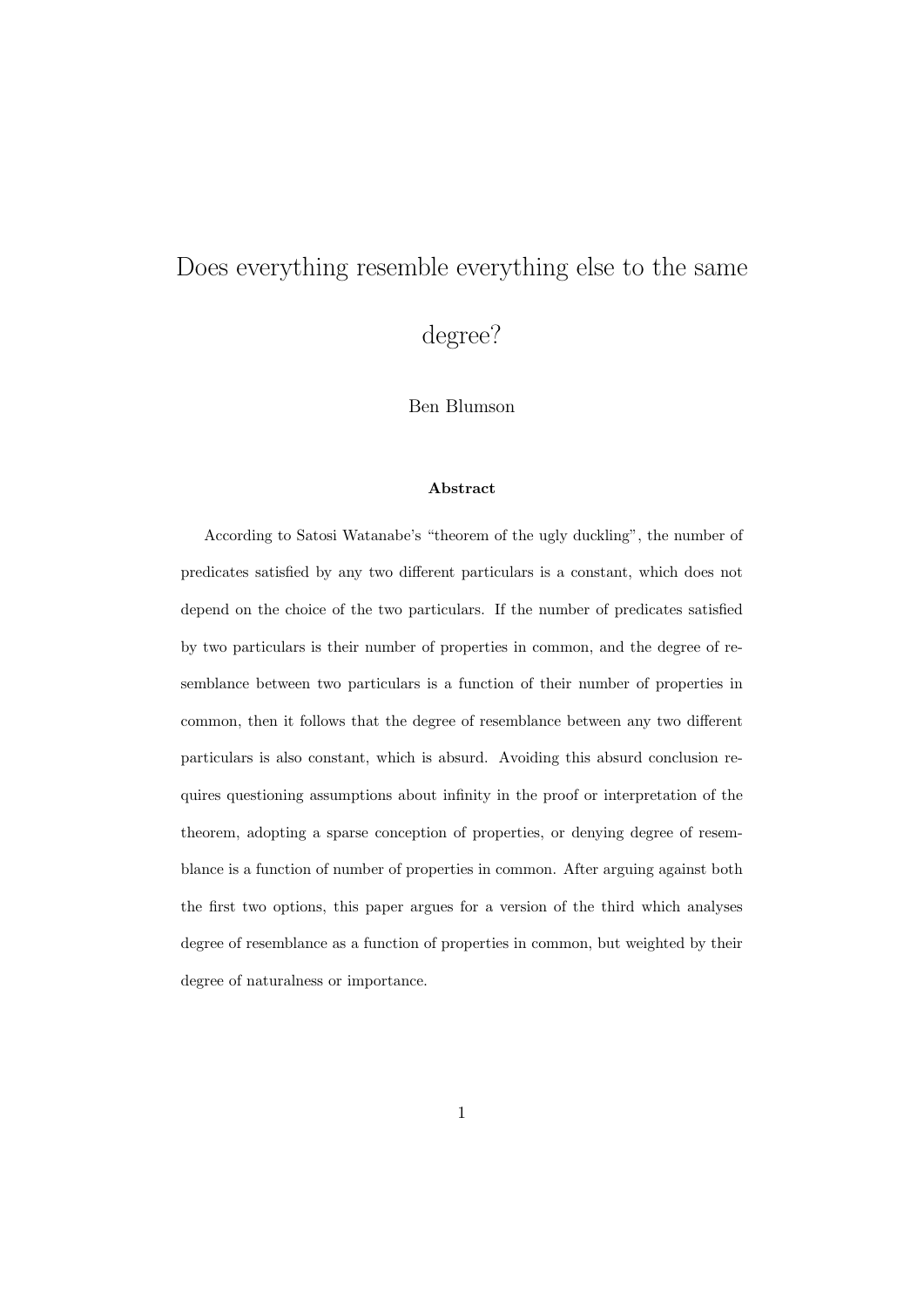## Introduction

"...the point of philosophy," according to Bertrand Russell, "is to start with something so simple as not to seem worth stating, and to end with something so paradoxical that no one will believe it" (Russell, 1918, 514). The argument discussed in this paper, which proceeds from platitudinous or nearly provable premises about predicates and properties to the barely believable conclusion that any two different particulars resemble each other to the same degree, does not fall far short of Russell's goal. This paper assesses the metaphysical significance of the argument by considering which premise should be rejected, and whether any surrogate premise can capture its platitudinous aspects, without entailing a barely believable conclusion.

The first premise, which Satosi Watanabe (1969, 376) dubs "the theorem of the ugly duckling", is:

(1) The number of (possible) predicates satisfied by two particulars which do not satisfy all the same (possible) predicates is a fixed (infinite) constant, which equals the number of (possible) predicates satisfied by only the first, as well as the number of (possible) predicates satisfied by only the second.

As Watanabe explains "The reader will soon understand the reason for referring to the story of Hans Christian Andersen, because this theorem, combined with the foregoing interpretation [or premises two and three below], would lead to the conclusion that an ugly duckling and a swan are just as similar to each other as are two (different) swans"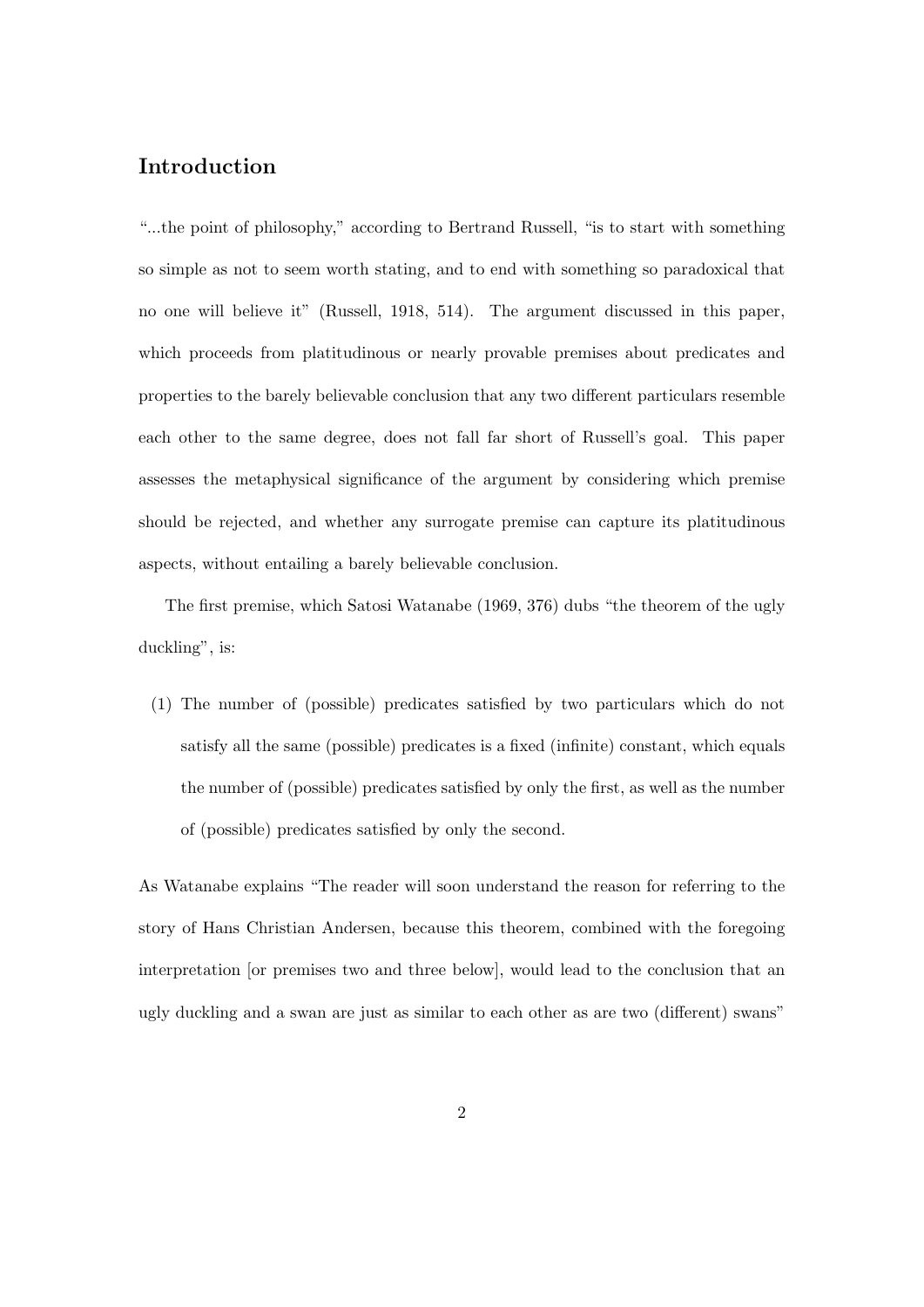(Watanabe, 1969, 376).<sup>1</sup> The first section explains the rationale behind this premise.

The second premise follows from an abundant conception of properties, according to which a particular has a property if and only if it satisfies a (possible) predicate corresponding to that property, and so the number of properties is the number of (possible) predicates.<sup>2</sup> According to it:

(2) The number of (possible) predicates satisfied by two particulars is the number of properties they have in common, the number of (possible) predicates satisfied by only the first is the number of properties the first has not in common with the second, and the number of (possible) predicates satisfied by only the second is the number of properties the second has not in common with the first.

Snow, for example, has the property of being white, according to abundant conceptions of properties, if and only if snow satisfies the corresponding predicate 'is white'. Likewise, two peas in a pod have the properties of greenness, roundness and yuckiness in common, according to abundant conceptions of properties, if and only if they satisfy the corresponding predicates 'is green', 'is round', and 'is yucky'.

<sup>&</sup>lt;sup>1</sup>See also Watanabe (1965) and Watanabe (1985, 82).

<sup>&</sup>lt;sup>2</sup>The name "abundant" comes from Lewis (1983, 346); see also Lewis (1986b, 59). Some writers prefer "deflationary", following Hale, who writes "According to the abundant or, as I prefer to call it, deflationary conception of properties, every meaningful predicate stands for a property or relation, and it is sufficient for the *actual* existence of a property or relation that there *could* be a predicate with appropriate satisfaction conditions" (Hale, 2013, 132); see also Cook (2019) and Hale (2015). I prefer "abundant" not only because of the contrast with "sparse", but also because I do not wish to imply that, according to the abundant conception, properties are any less real or fundamental.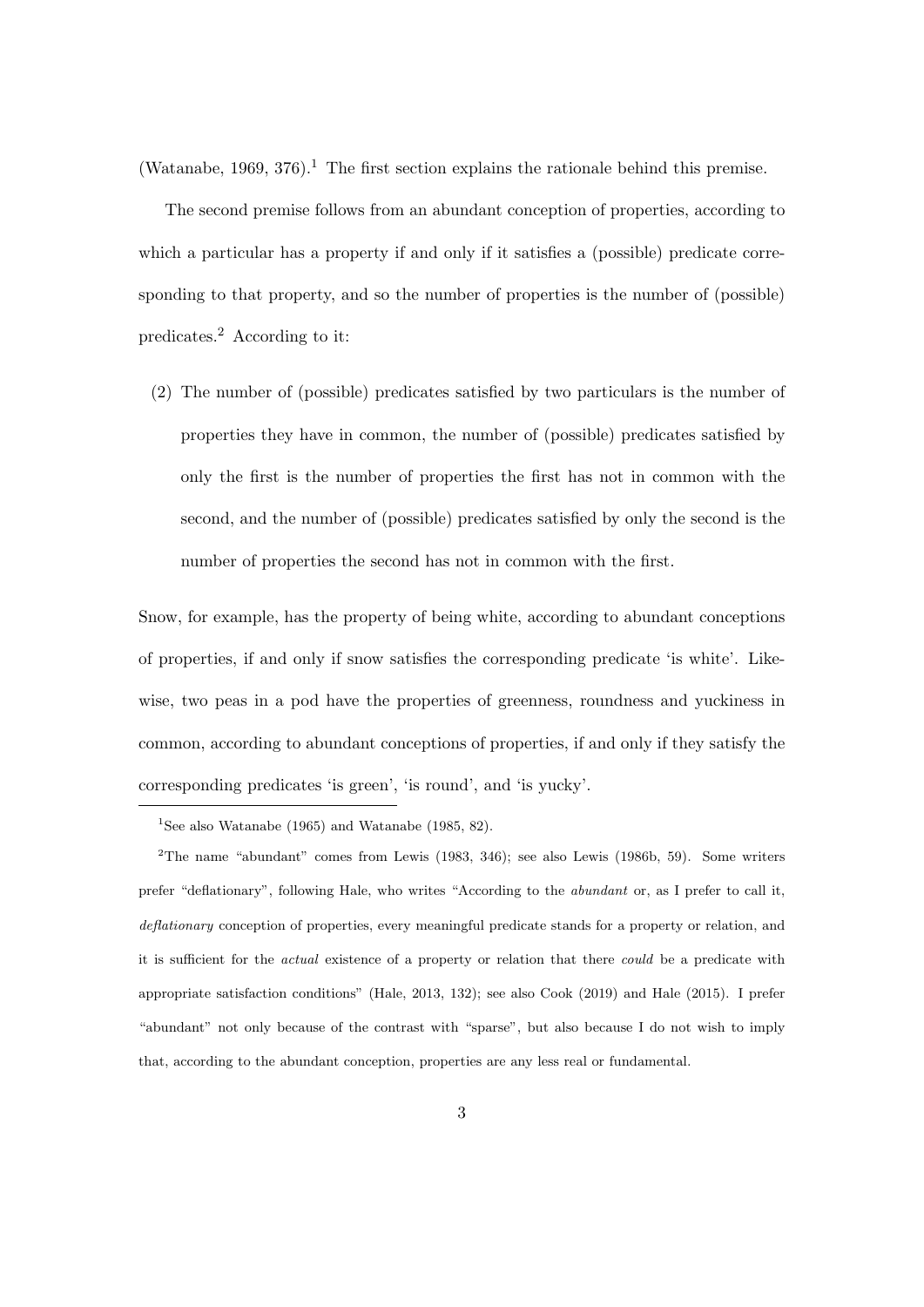The second premise is plausible on the hypothesis that the meaning of a (possible) predicate is a property: the meaning of the predicate 'is white', for example, is simply the property of being white. So even though the second premise could also be motivated by assuming the doctrine of predicate nominalism, according to which a particular has a property in virtue of satisfying a corresponding (possible) predicate, or the doctrine of class nominalism, according to which an individual has a property in virtue of being a member of the class of (possible) individuals which have that property, it is also independently plausible: it requires for its motivation no stronger metaphysical doctrine than the thesis that properties are the meanings of (possible) predicates.<sup>3</sup>

Proponents of sparse conceptions of properties, according to which there is not a property corresponding to every (possible) predicate, will find this the obvious premise to reject.<sup>4</sup> But I will argue in the second section that many sparse conceptions of properties which are otherwise well motivated nevertheless fail to escape the barely believable conclusion that the degree of resemblance between two different particulars is a constant, independent of the choice of the two particulars. According to David Armstrong's influential conception, for example, there are instantiated conjunctive, but no negative, disjunctive or uninstantiated properties (Armstrong, 1978b). But later I will argue, following John Bacon (1986), that Armstrong's conception entails that every

<sup>3</sup>For predicate nominalism in this sense see especially Armstrong (1978a, 11-24). For class nominalism see, for example, Armstrong (1978a, 28-34), Lewis (1983) and Lewis (1986b, 50-69).

<sup>4</sup>See, for example, Niiniluoto (1987, 37), Armstrong (1989, 40), Rodriguez-Pereyra (2002, 66-7) and Ott (2016, 140).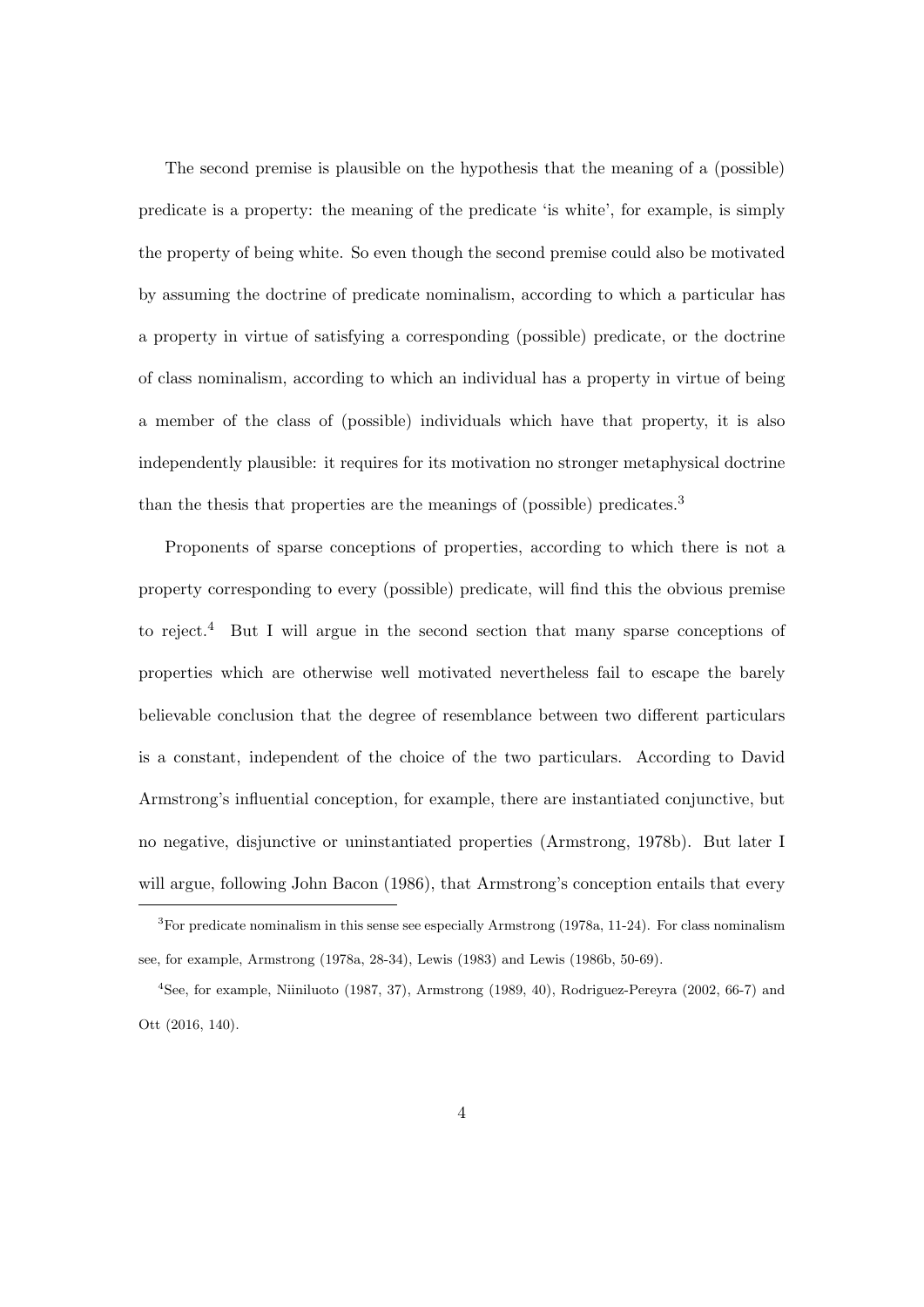particular has at most one property, and so the degree of resemblance between any two different particulars is zero, regardless of the choice of the two particulars.

The third premise is supported by the analysis of resemblance as having properties in common, which suggests that the more properties particulars have in common, the more they resemble each other, and the more properties particulars have not in common with each other, the less they resemble each other. According to it:

(3) The degree of resemblance between two particulars is a function of the number of properties they have in common, the number of properties the first has not in common with the second, and the number of properties the second has not in common with the first.

It's natural to suggest, for example, that two peas in a pod resemble each other to a high degree because they have many properties in common and few properties not in common. Likewise, it's natural to suggest that the degree of resemblance between a raven and a writing desk is low because a raven and a writing desk have few properties in common and many properties not in common.

For illustrative purposes, I will focus on the suggestion that the degree of resemblance between particulars is their proportion of properties in common or, in other words, their number of properties in common, divided by their number of properties in total (the sum of their number of properties in common and number of properties not in common). This is convenient because the degree of resemblance between particulars which have all of their properties in common is one, whereas the degree of resemblance between particulars which have none of their properties in common is zero. But nothing important depends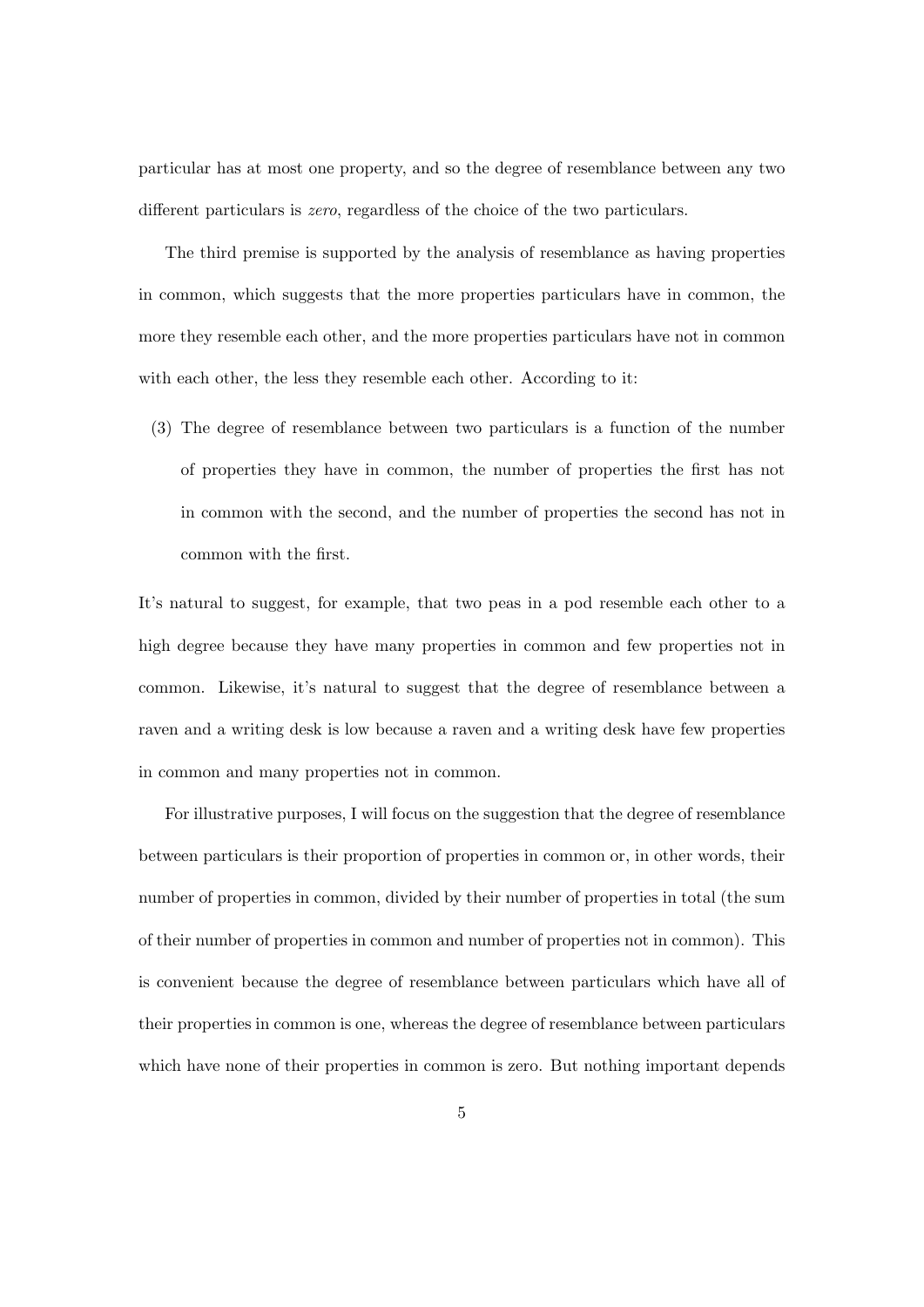on this choice of illustration.<sup>5</sup>

The first premise and the second in combination entail that the number of properties in common and the number of properties not in common between two different particulars is a constant, which in combination with the third premise entails that the degree of resemblance between two different particulars is a function of a constant, and so:

(4) The degree of resemblance between two particulars which do not satisfy all the same (possible) predicates, or which do not have all of their properties in common, or which differ from each other, is a fixed constant, which does not depend on the choice of the two particulars.

This conclusion is barely believable. According to it, a raven resembles a writing desk, for example, to the same degree as a raven resembles a magpie, and a cygnet resembles a duckling to the same degree as two different ducklings resemble each other.

Through Nelson Goodman's later work, especially Seven Strictures on Similarity, the argument has become extremely familiar. As Goodman writes "...any two things

<sup>5</sup>For analyses of degree of dissimilarity as a function of number of properties in common and not in common see, for example, Niiniluoto (1987, 22-35), Oliver (1996, 52), Rodriguez-Pereyra (2002, 65- 9), Paseau (2012, 365), Blumson (2014b, 179-93), Paseau (2015, 110), Blumson (2018), and Blumson (2019b). Yi (2018) criticises some of these analyses. For scepticism of whether resemblance is measurable by numerical degree at all, see Lewis (1973, 50), Williamson (1988, 457-60), Blumson (2019a) and Paseau (2020); for defence see, for example, Bigelow (1976, 1977), Tversky (1977), Suppes et al. (1989, 159- 225), Weisberg (2012), Kroedel and Huber (2013, 459-462) and Enflo (2020). Section (3) is also a partial defence of this presupposition. Morreau (2010) argues against the cogency of overall comparative similarity on different grounds.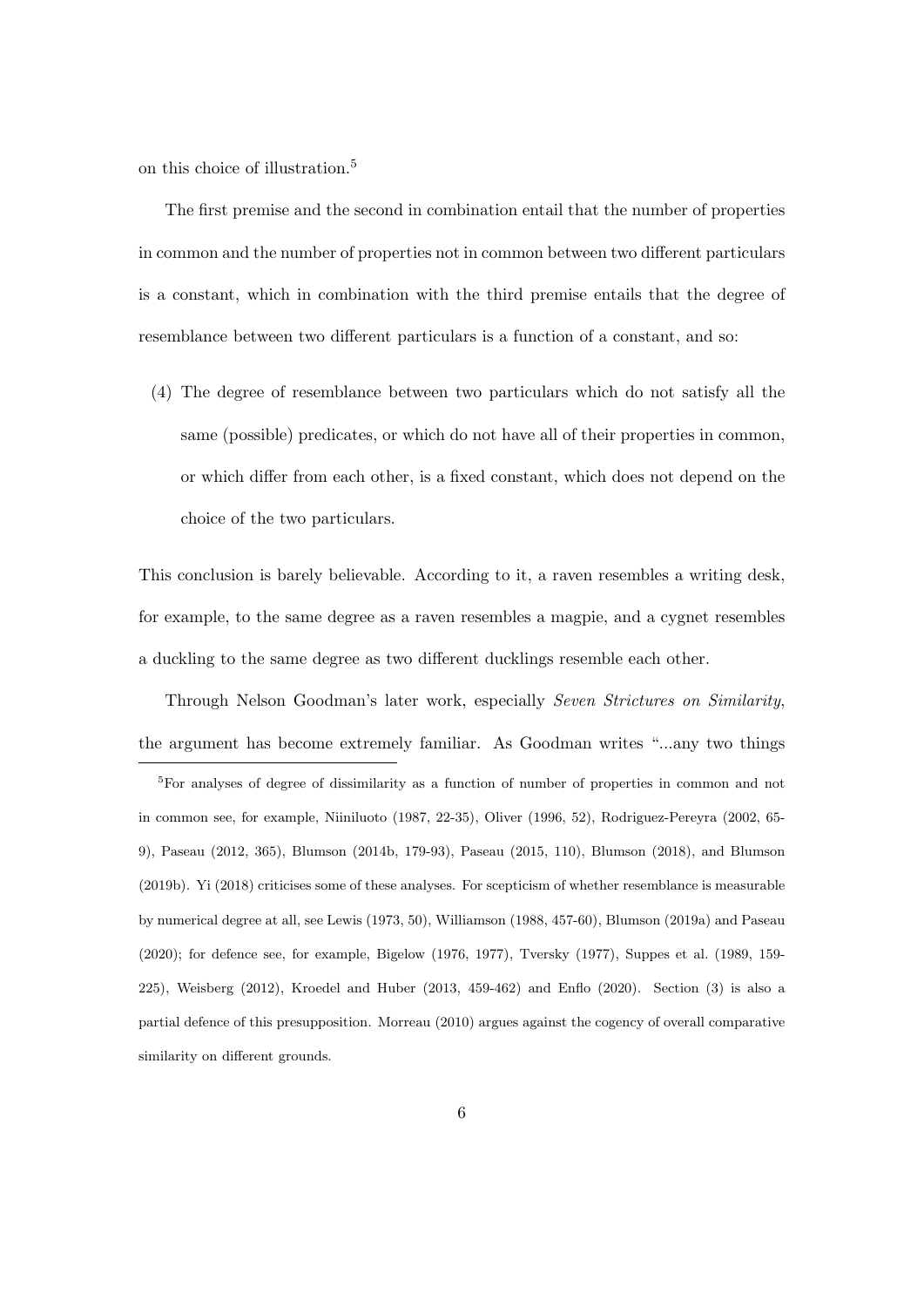have exactly as many properties in common as any other two. If there are just three things in the universe, then any two of them belong together in exactly two classes and have exactly two properties in common... Where the number of things in the universe is n, each two things have in common exactly  $2^{n-2}$  properties out of the total  $2^n - 1$ properties; each thing has  $2^{n-2}$  properties that the other does not, and there are  $2^{n-2}-1$ properties that neither has" (Goodman, 1972, 443-4; see also Quinton, 1957, 36). But despite its familiarity, the argument is worth revisiting for four reasons.

First, this version of the argument assumes the controversial doctrine of class nominalism, according to which there is a property corresponding to every set of (possible) particulars, and so if  $n$  is the number of (possible) particulars, the number of properties is  $2<sup>n</sup>$ . While this is a much quicker route to the absurd conclusion, the assumption of class nominalism is itself in need of justification. As Goodman himself admits "...as a [predicate] nominalist, I take all talk of properties [and classes] as slang for a more careful formulation in terms of predicates" (Goodman, 1972, 443). The presentation below assumes neither class nor predicate nominalism (although it does assume the existence of classes and properties), and so is a more careful formulation in terms of predicates of the kind Goodman alludes to. As a result, it reveals more than Goodman's presentation about the underlying sources of the problem.

Second, discussions of the problem almost invariably focus on the case in which the number of (possible) predicates or properties is infinite. David Lewis, for example, writes "Because properties are so abundant, they are undiscriminating. Any two things share infinitely many properties, and fail to share infinitely many others. That is so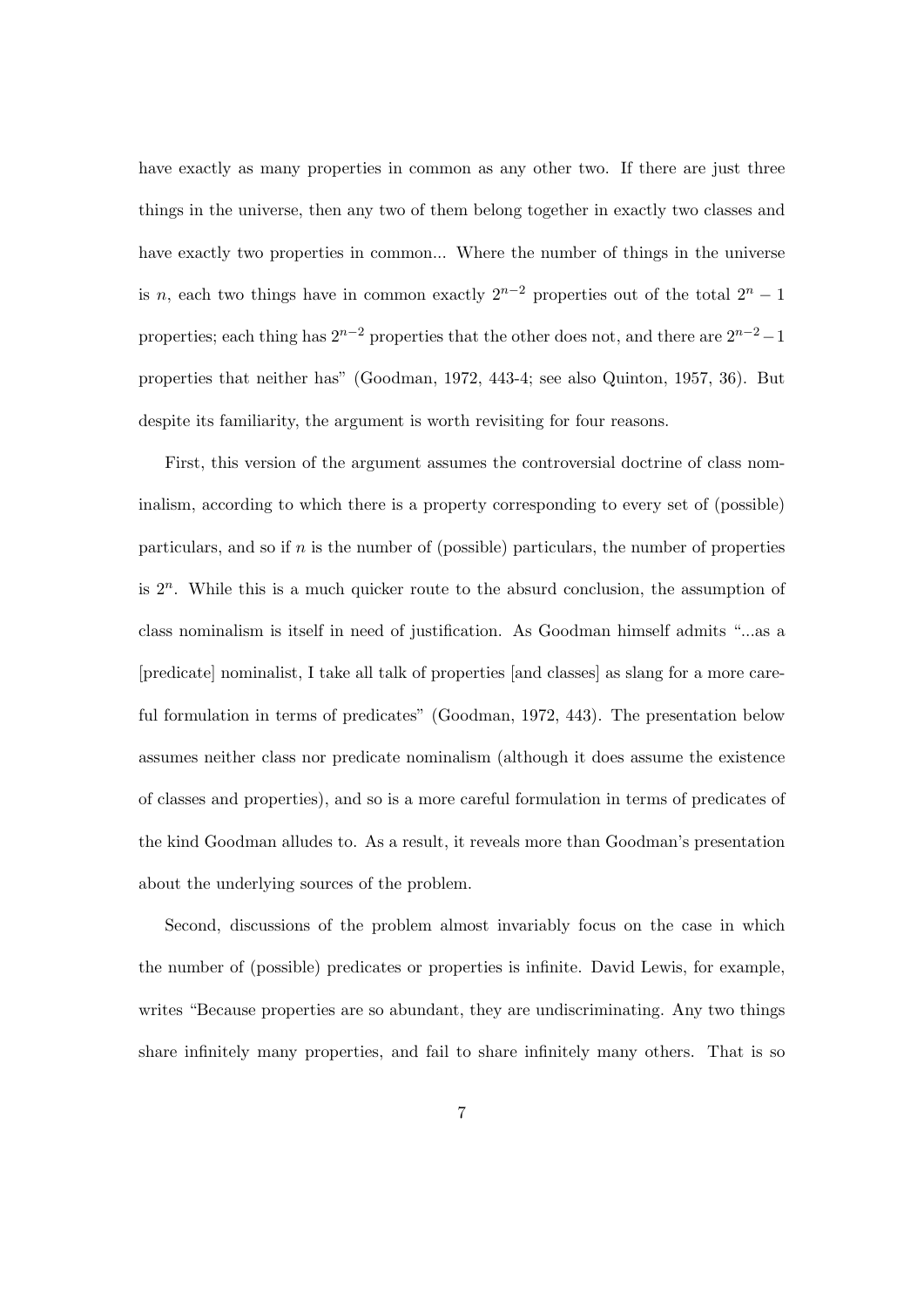whether the two things are perfect duplicates or utterly dissimilar. Thus properties do nothing to capture facts of resemblance" (1983, 346). In a similar vein, David Armstrong writes "We should perhaps take quick and unfavourable notice of the view sometimes encountered that degrees of resemblance are quite arbitrary because with respect to any two things at all we can find an indefinite number of resemblances and an indefinite number of differences and that, as a result, no two things are more, or less, alike than any other two"  $(1989, 40).$ <sup>6</sup>

Since the number of (possible) predicates is infinite, the focus on the infinite case is unsurprising. But the focus on the infinite case also makes it hard to avoid the impression that infinity is the source of the problem, which in turn suggests that clear thinking about infinity may be the route to a solution. In section  $(1)$ , I will explain how the rationale for the first premise depends on two assumptions about infinity. But since the argument goes through in the finite case without either assumption, I will also argue that rejecting either of these assumptions is not the right approach to solving the problem. In section (3), I will note that some problems with infinity affecting the analysis of similarity are paradoxes of measure, familiar from philosophy of probability.

Third, despite the absurdity of the conclusion, the argument has been extremely influential. In a discussion of concepts in cognitive science, Peter Gardenfors (2000, 111), for example, writes:

The problem is pressing because given only a moderate generosity, any two objects can be shown to share an infinite number of properties. ... If it

 ${}^{6}$  For similar passages see Guigon (2014, 390), Cowling (2017, 4) and the references in footnote 7.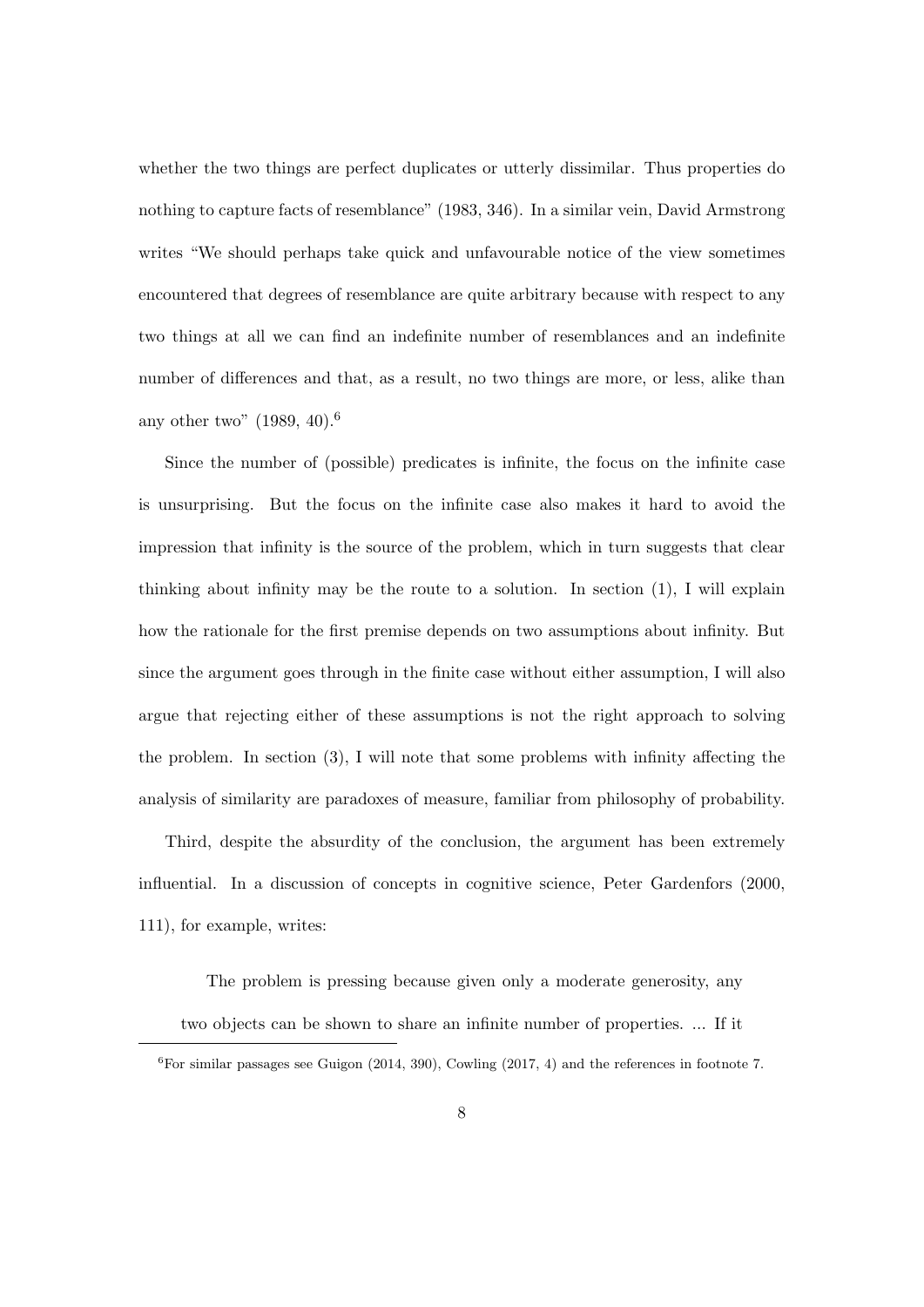is the number of shared properties that determines the similarity of objects, then any two objects will be arbitrarily similar. ... Restricting the problem to natural properties ... does not help – there are still arbitrarily many. ... I know of no theory of properties that furnishes a satisfactory solution to this problem. Consequently, I see no way of defining similarity as the number of shared properties.

It is clear from this passage that Gardenfors would respond to the argument by outright rejecting the third premise. But he also rejects the second, arguing that "From the point of view of cognitive science the abundant properties are totally worthless" (Gardenfors, 2000, 67). We may hope for a more conservative solution, which at least retains some plausible surrogate for the abandoned premises.

Other writers come close to simply accepting the absurd conclusion, by taking the argument to throw doubt on whether overall similarity makes sense at all. In a discussion of biodiversity, James Maclaurin and Kim Sterelny (2008, 14), for example, come close to accepting the conclusion when they write emphatically that:

... the project of building a classification based on overall similarity is hopeless. If any characteristic at all counts in determining similarity relations among (say) a horse fly, a fruit fly, and a bee, then they are all equally similar and equally unlike one another. For every individual has, and lacks, an infinity of characteristics. ... Overall similarity is not a well defined concept, as Nelson Goodman vigorously remarked in Seven Strictures on Similarity.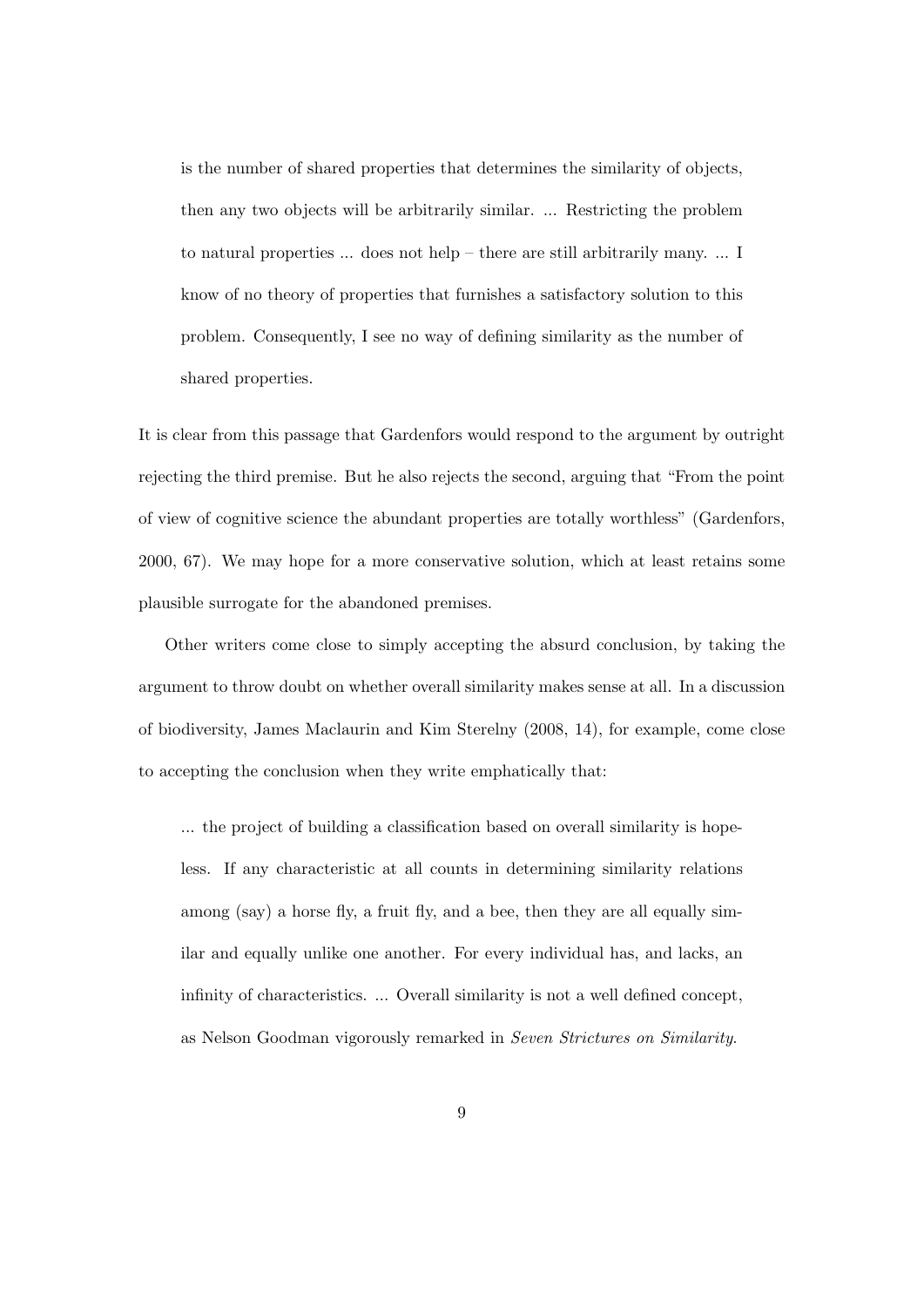An argument purported to have such radical and far-reaching consequences deserves to be considered extremely carefully.<sup>7</sup>

### 1 The First Premise

A predicate is a sentence with a name removed. The predicate 'is white', for example, is the sentence 'snow is white' with the name 'snow' removed. A (named) particular satisfies a predicate if and only if replacing the gap in the predicate by a name of the particular results in a true sentence. Snow satisfies 'is white', for example, because the sentence 'snow is white' is true. According to abundant conceptions of properties, there is a property corresponding to every (possible) predicate: corresponding to the predicate 'is white', for example, is the property of being white, and corresponding to 'is red' is the property of being red.

There are some properties that do not correspond to any actual predicate. As David Armstrong writes "It is clearly possible, and we believe it to be the case, that particulars have certain properties and relations which never fall under human notice" (Armstrong, 1978a, 21). Nevertheless, if these properties were to fall under human notice, we could introduce predicates to talk about them, so corresponding to every property is a possible

<sup>7</sup>The argument is also raised outside metaphysics by, amongst others, Towster (1975), Watanabe (1985), Oddie (1986, 164-5), Niiniluoto (1987, 35-7), Medin et al. (1993, 255), Mundy (1995, 35-6), Feldman (1997, 150), Byrne (2003, 641), Priest (2008, 97), Sterrett (2009, 803), Decock and Douven (2011, 68), Isaac (2013, 685), Blumson (2014b, 182-96), Ott (2016, 140-1) and Harnad (2017, 36-7). Most of these authors stress the infinite case, and many draw radical conclusions.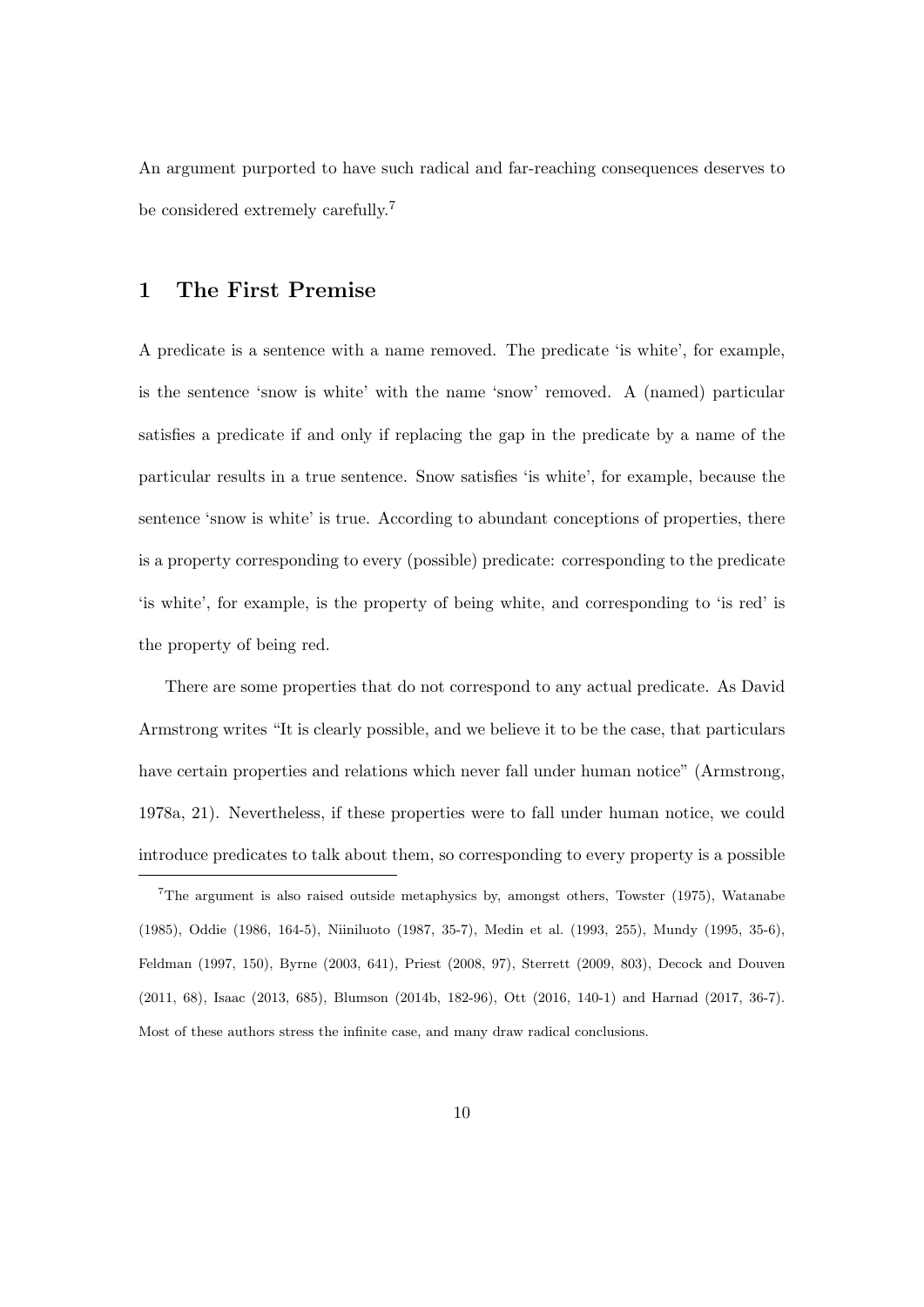predicate. Because of their great number, possible predicates are a complicating factor at some points in the argument, but a simplifying factor at others. When possible, I may omit to mention them.

A predicate entails another predicate if and only if necessarily any particular which satisfies the former also satisfies the latter. The predicate 'is white' entails the predicate 'is coloured', for example, because it's necessary that any particular which satisfies 'is white' also satisfies 'is coloured'. Entailment between predicates is a reflexive and transitive relation: since necessarily any particular which satisfies 'is white' satisfies 'is white', for example, 'is white' entails 'is white'. And since 'is scarlet' entails 'is red' and 'is red' entails 'is coloured', 'is scarlet' entails 'is coloured'.

It's also convenient to stipulate that the relation of entailment between predicates is antisymmetric. In other words, if a predicate entails a second predicate and the second predicate entails the first, then they are the same predicate. Since 'is white' entails 'is not unwhite' and 'is not unwhite' entails 'is white', for example, 'is white' and 'is not unwhite' are the same predicate. This stipulation is convenient because it ensures that there is only one (possible) predicate corresponding to each property, so if there is a (possible) predicate corresponding to every property, then there is exactly one (possible) predicate corresponding to every property (Armstrong, 1978a, 7).

Two clarifications. First, for many purposes it's desirable to distinguish between predicates which entail each other, and between their corresponding properties (see, for example, Lewis (1986b, 55-59)). Although 'is triangular' and 'is trilateral', for example, entail each other, it's often desirable to distinguish between them, as well as to distinguish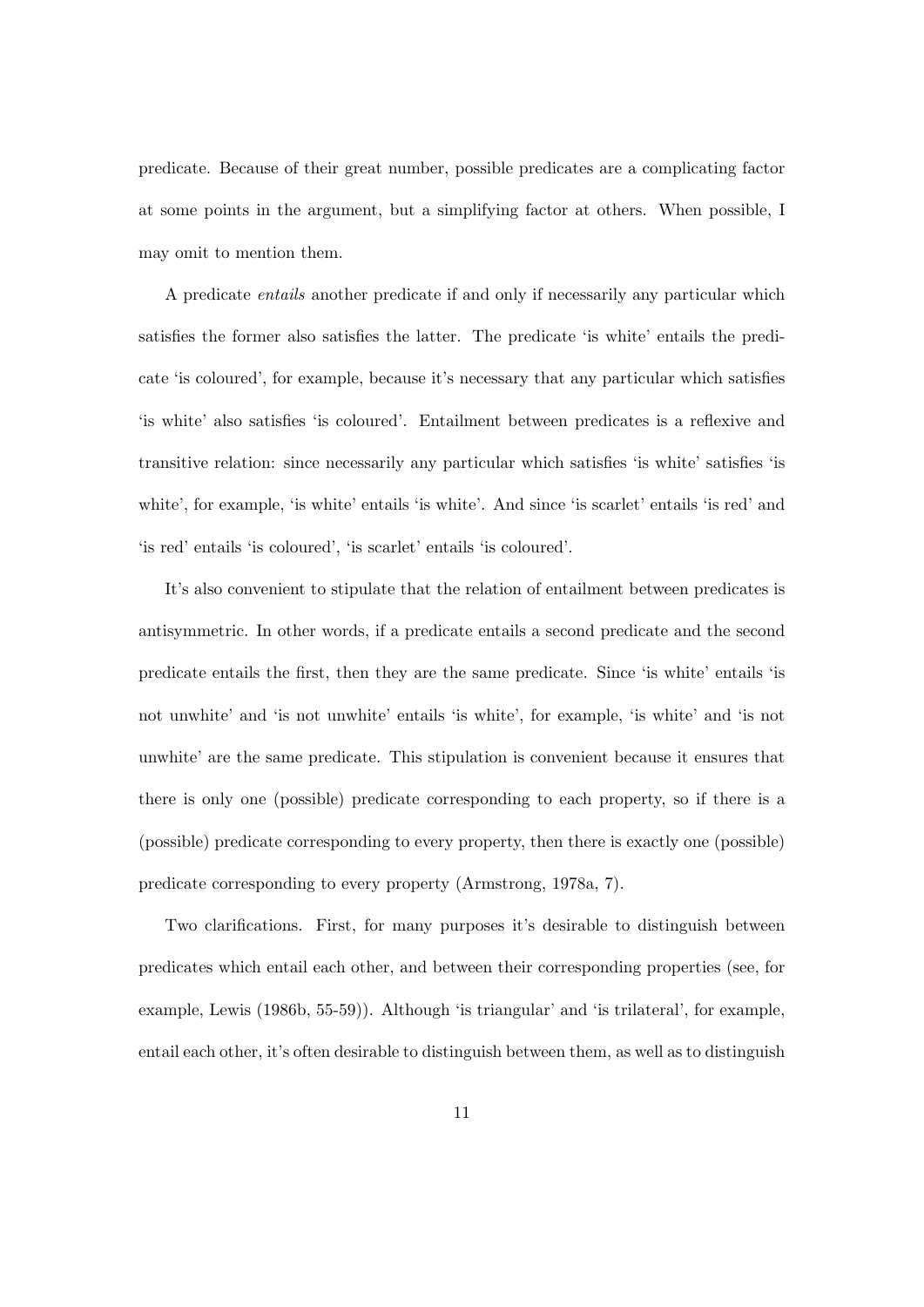between the corresponding properties of being triangular and being trilateral. But it's not desirable to draw this distinction for the purpose of analysing resemblance. We should not count being triangular and being trilateral, for example, as distinct similarities between two shapes, since that would be to count one similarity twice over.

Second, consider the purported predicate 'is not satisfied by itself'. If an abundant conception of properties is correct, a predicate satisfies 'is not satisfied by itself' if and only if it satisfies the corresponding property of not being satisfied by itself or, in other words, if and only if it does not satisfy itself. So 'is not satisfied by itself' satisfies itself if and only if it does not satisfy itself, which is a contradiction. This is a serious problem for abundant conceptions of properties (Field, 2004), but not the problem under discussion in this paper. To avoid it, I consider only predicates applying to individual particulars, and not to other predicates, properties, or sets.

A relation which is reflexive, antisymmetric and transitive is called a partial ordering relation, and a partially ordered set is an ordered pair  $\langle A, \leq \rangle$  of a set A and a partial ordering relation  $\leq$  between elements of A (Gratzer, 2011, 1). Since entailment between predicates is a reflexive, antisymmetric and transitive relation, it follows that entailment between predicates is a partial ordering relation, and predicates are a partially ordered set under the relation of entailment. (As usual I will say that  $a < b$  if and only if  $a \leq b$ but it is not the case that  $b \le a$ , and  $a = b$  if and only if  $a \le b$  and  $b \le a$ .)

The conjunction of two elements in a partially ordered set can be defined in terms of its ordering relation as follows: an element  $a \in A$  is the conjunction  $b \wedge c$  of two elements  $b, c \in A$  of a partially ordered set  $\langle A, \leq \rangle$  if and only if (i)  $a \leq b$  and  $a \leq c$  and (ii)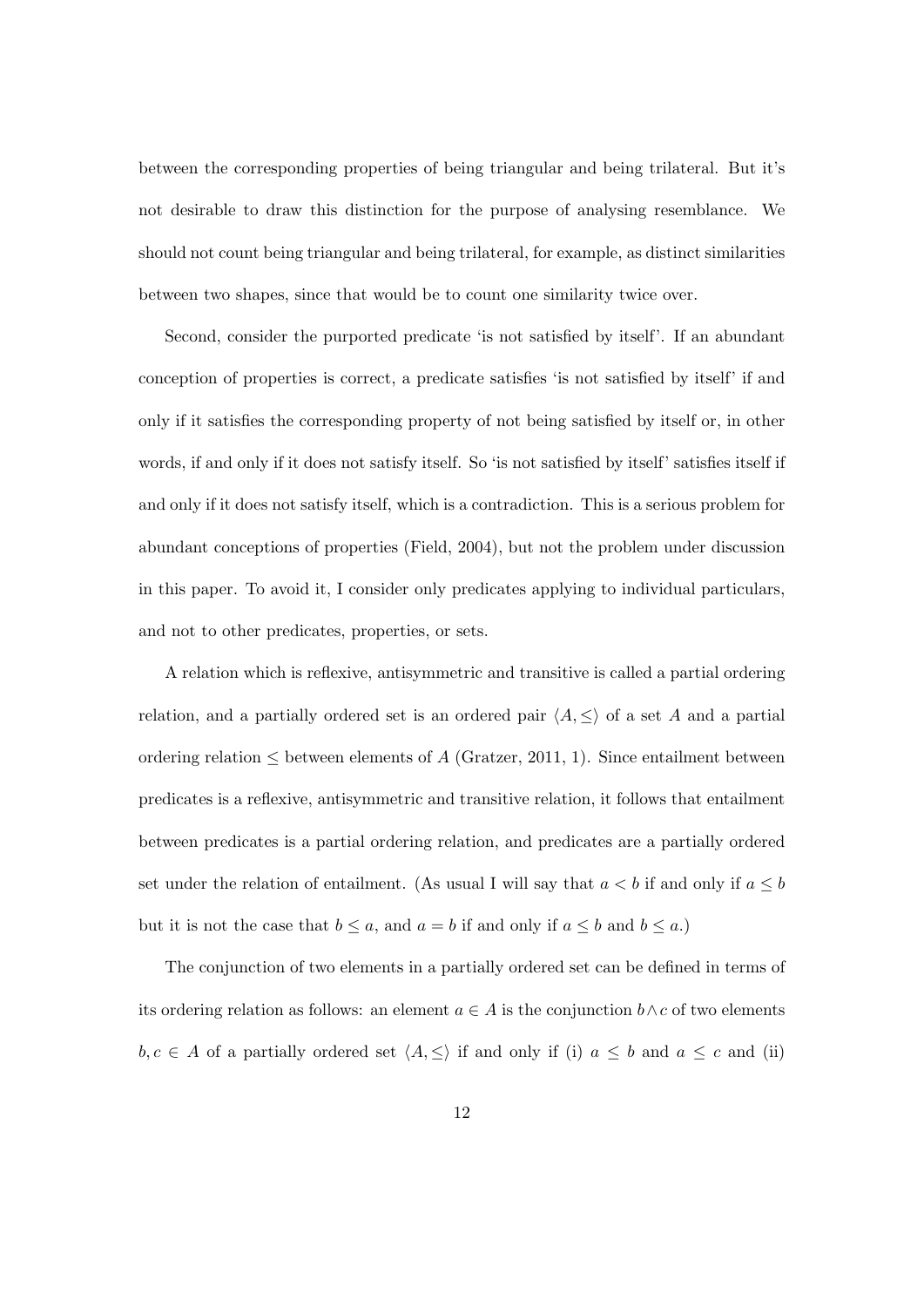for all  $d \in A$  if  $d \leq b$  and  $d \leq c$ , then  $d \leq a$ . The predicate 'is red and square' is the conjunction of 'is red' and 'is square', for example, because 'is red and square' entails 'is red' and entails 'is square', and because every predicate which entails 'is red' and entails 'is square' entails 'is red and square'.

Likewise, an element  $a \in A$  is the disjunction  $b \vee c$  of two elements  $b, c \in A$  of a partially ordered set  $\langle A, \leq \rangle$  if and only if (i)  $b \leq a$  and  $c \leq a$  and (ii) for all  $d \in A$  if  $b \leq d$  and  $c \leq d$ , then  $a \leq d$ . The predicate 'is Czechoslovakian' is the disjunction of 'is Czech' and 'is Slovakian', for example, because 'is Czech' and 'is Slovakian' entail 'is Czechoslovakian', and every predicate which is entailed by 'is Czech' and entailed by 'is Slovakian' is also entailed by 'is Czechoslovakian'.

Notice that neither definition requires 'or' or 'and' to appear in a predicate for it to be a conjunction or disjunction. This is important, since it means that whether a predicate is a conjunction or disjunction of possible predicates in this sense is not contingent on which language we speak. So if, as we consider in the next section, we deny that there are properties corresponding to disjunctive or conjunctive predicates in this sense, which properties we are denying the existence of likewise is not contingent on language.<sup>8</sup>

A *lattice* is a partially ordered set  $\langle A, \leq \rangle$  in which every pair of elements  $a, b \in A$  has a conjunction  $a \wedge b$  and a disjunction  $a \vee b$ . Since every pair of (possible) predicates has a conjunction which may be formed with 'and' and a disjunction which may be formed with 'or', the partial ordering of (possible) predicates under the relation of entailment is a lattice. In order to complete the rational for the first premise, it remains to be shown

<sup>8</sup>For a related point see, for example, Oddie (2005, 151-2).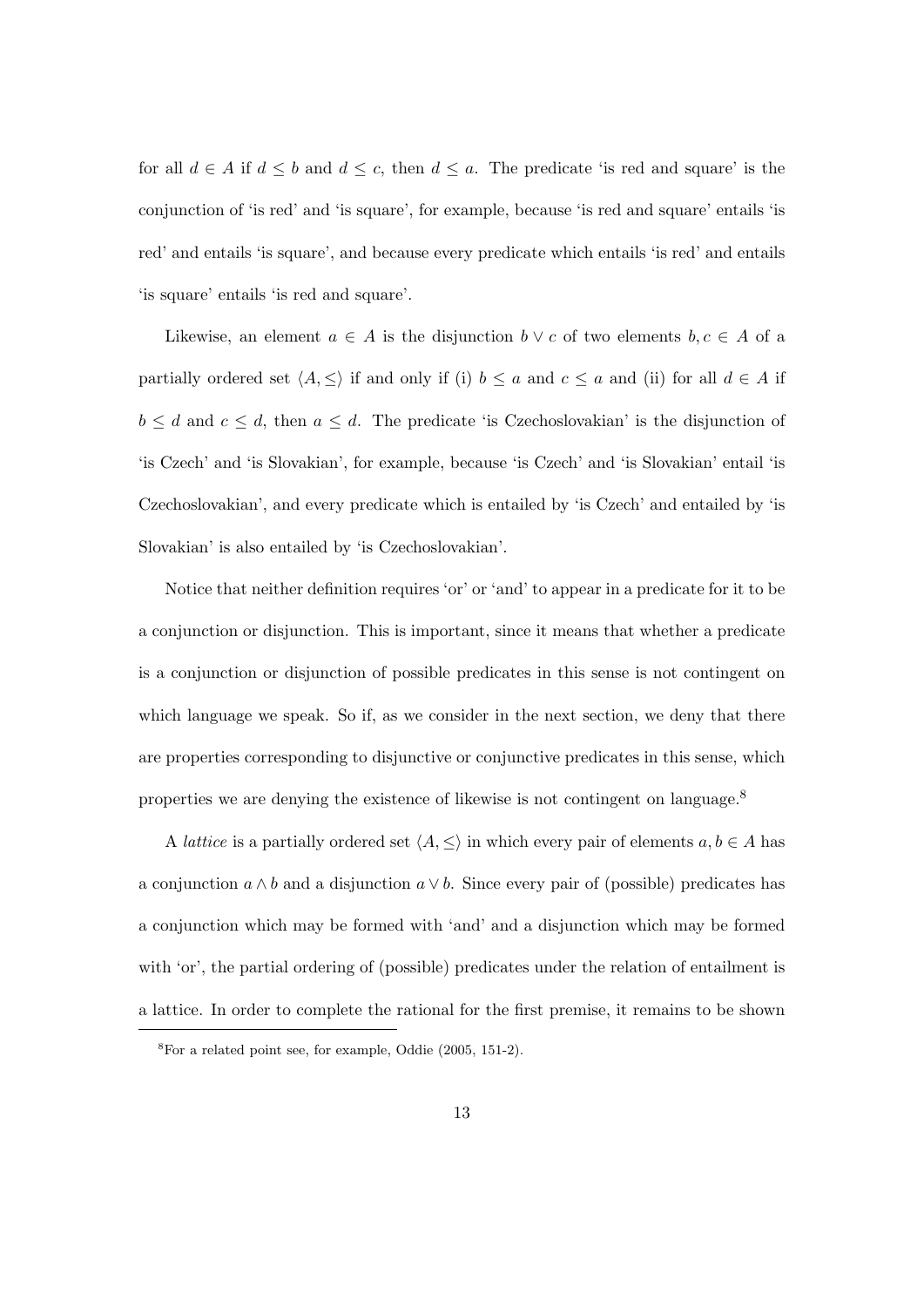that it is a boolean lattice, which is both complete and completely distributive, as the rest of this section explains.

An element  $a \in A$  is the maximum  $\top$  of a partially ordered set  $\langle A, \leq \rangle$  if and only if  $b \le a$  for all  $b \in A$  (Gratzer, 2011, 5). The predicate 'exists' or 'is white or not white', for example, is the maximum element of the set of predicates under the relation of entailment, because necessarily, if a particular satisfies any predicate, then it satisfies 'exists' or 'is white or not white'. Likewise, an element  $a \in A$  is the minimum  $\perp$  of a poset  $\langle A, \leq \rangle$  if and only if  $a \leq b$  for all  $b \in A$  (Gratzer, 2011, 5). The predicate 'does not exist' or 'is white and not white', for example, is the minimum element of the set of predicates under entailment, because 'does not exist' or 'is white and not white' entail every predicate.

An element  $a \in A$  is the negation  $\neg b$  of an element  $b \in A$  if and only if  $a \vee b = \top$  and  $a \wedge b = \perp$  (Gratzer, 2011, 97). And A lattice  $\langle A, \leq \rangle$  is *complemented* if and only if it has a minimum  $\perp$ , a maximum  $\top$  and every  $a \in A$  has a negation  $\neg a$  (Gratzer, 2011, 98). Notice that this definition of negation does not require 'not' to appear in a predicate in order for it to be a negation. In fact, in a complemented lattice, every element is a negation, since every element is the negation of its negation. Just as 'is foreign', for example, is the negation of 'is local', 'is local' is the negation of 'is foreign'. So if, as we consider in the next section, we deny that there are "negative properties", we must be especially careful to be clear what we mean by this.<sup>9</sup>

A lattice  $\langle A, \leq \rangle$  is *distributive* if and only if for all elements  $a, b, c \in A$ ,  $a \wedge (b \vee c) =$ 

 $^{9}$ For a related point see, for example, Oddie (2005, 151-2).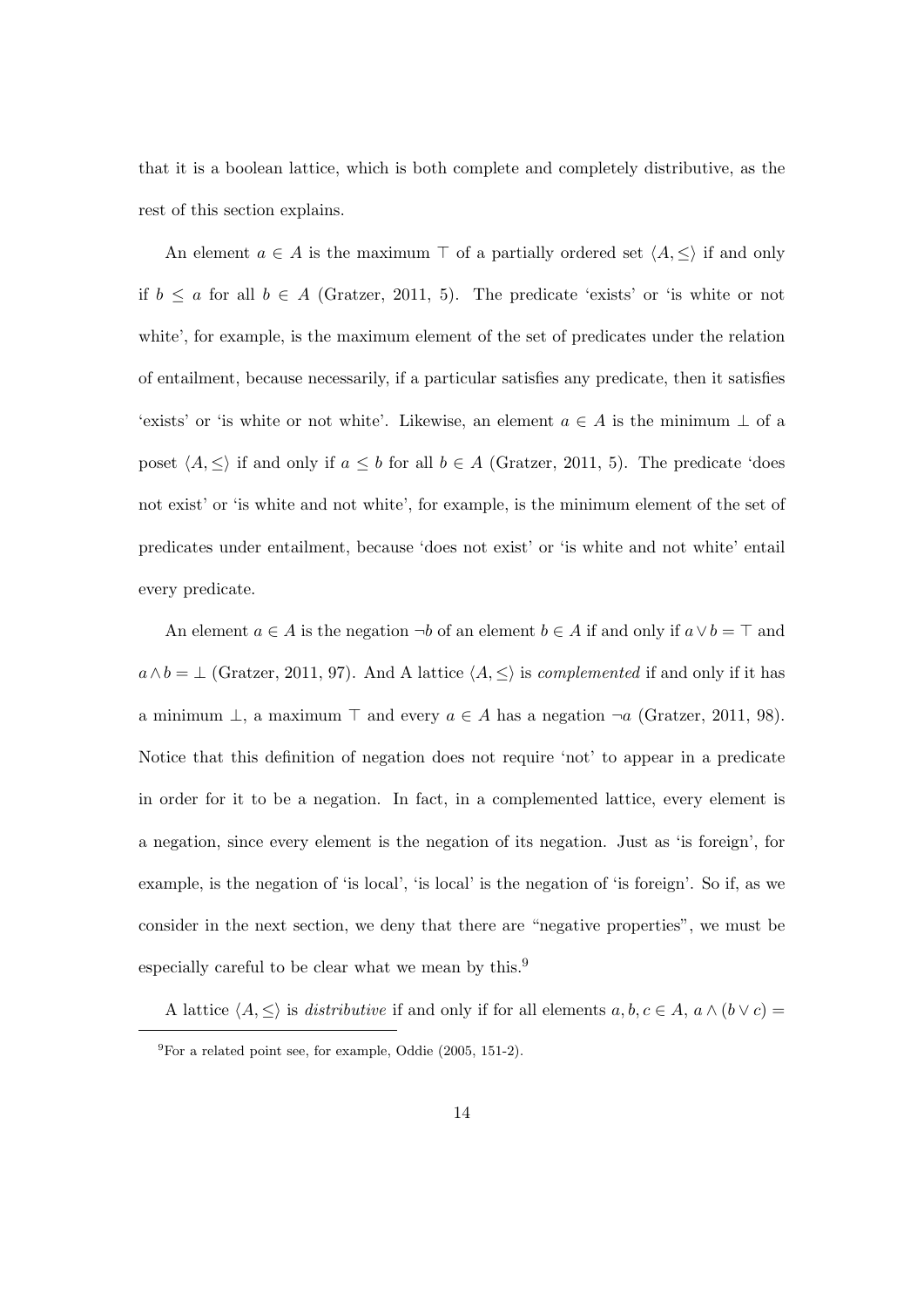$(a \wedge b) \vee (a \wedge c)$  and  $a \vee (b \wedge c) = (a \vee b) \wedge (a \vee c)$  (Gratzer, 2011, 14-5). The lattice of predicates is plausibly distributive – 'is married and a man or a woman', for example, is equivalent to 'is a husband or a wife' and 'is red and round or square' is equivalent to 'is red or round and red or square'. Since it's relatively uncontroversial in this context that the predicates ordered under the relation of entailment is a distributive lattice, I won't stress its role, except when it comes to its generalisation to the infinite case below.

A lattice is boolean if and only if it is distributive and complemented, and it has a minimum and maximum element (Gratzer, 2011, 15). So the lattice of predicates under the relation of entailment is boolean, because predicates under the relation of entailment are distributive and complemented (since every element has a negation), and it has a minimum and maximum element ('does not exist' or 'is white and not white' and 'exists' or 'is white or not white'). In order to establish the first premise, we need to show that the lattice of predicates under entailment is not only boolean, but also atomic.

An element  $a \in A$  of a lattice  $\langle A, \leq \rangle$  is an *atom* if and only if  $\bot < a$  and for all  $b \in A$  if  $b < a$  then  $b = \perp$  (Gratzer, 2011, 101). In other words, an element is an atom if and only if no element is smaller, except the minimum. In a lattice of predicates an atom is a predicate entailed only by itself or inconsistent predicates – in the lattice of predicates which apply to a die in virtue of the number it lands, for example, there are six atoms: 'lands one', 'lands two', 'lands three', 'lands four', 'lands five' and 'lands six'.<sup>10</sup> A lattice is atomic if and only if every element except  $\perp$  is greater than or equal

 $10$ Note that an "atom" in this context is not a syntactically simple predicate: 'lands', for example, is not an atom, because it is strictly entailed by 'lands one', whereas 'lands on an even number and lands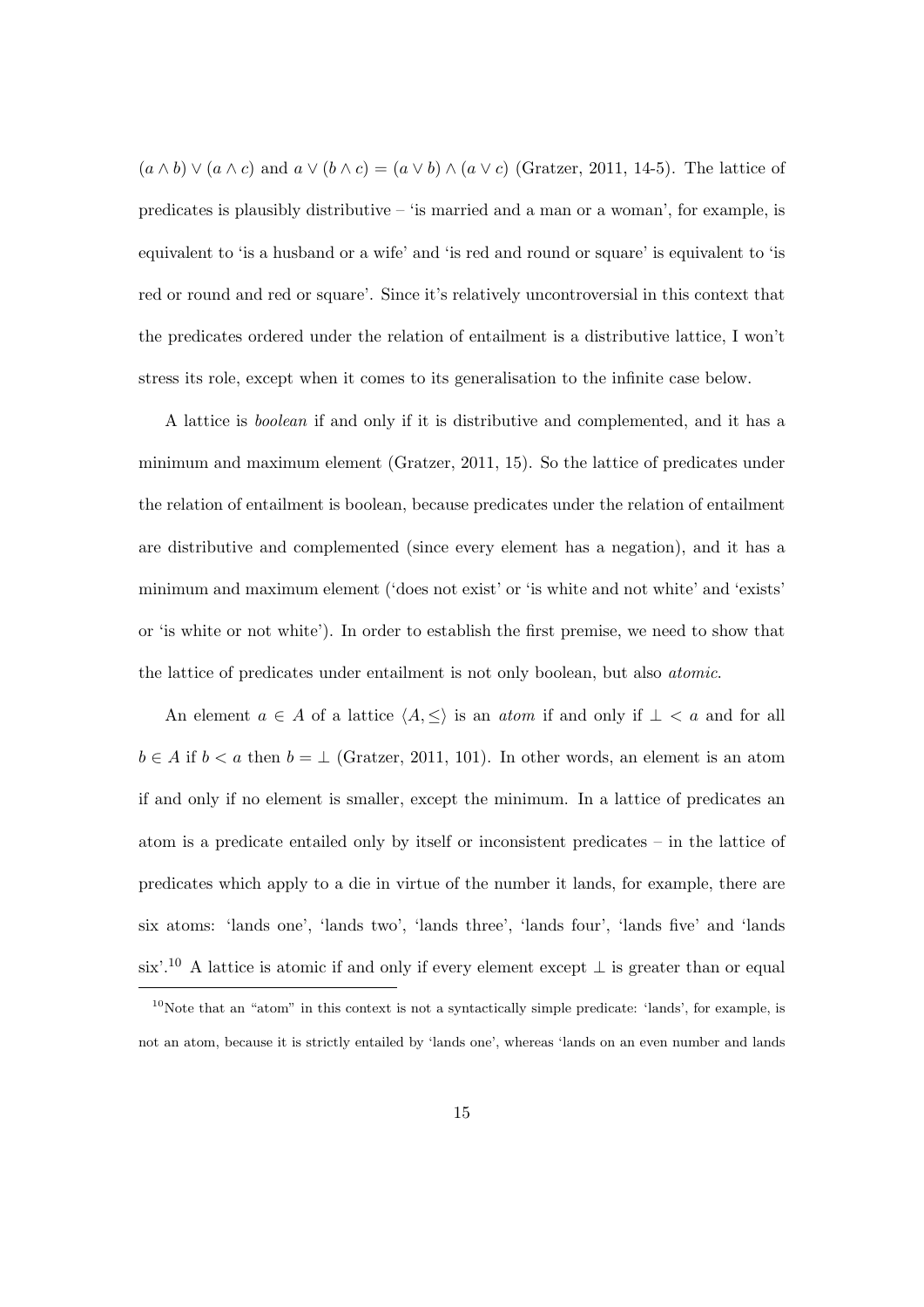to an atom (Davey and Priestley, 2002, 113).

To generalise to the infinite case, the definitions of conjunction and disjunction need to be generalised as follows. An element  $a \in A$  is the disjunction  $\bigvee B$  of the elements in a subset  $B \subseteq A$  if and only if (i) for all  $b \in B$ ,  $b \le a$  and (ii) for all  $c \in A$  if  $b \le c$ for all  $b \in B$ , then  $a \leq c$  (Gratzer, 2011, 5). The predicate 'is red', for example, is the disjunction of 'is scarlet', 'is crimson', 'is maroon', ... and so on, because 'is scarlet', 'is crimson', 'is maroon', ... and so on all entail 'is red', and every predicate which entails 'is scarlet', 'is crimson', 'is maroon', ... and so on also entails 'is red'. Likewise, an element  $a \in A$  is the conjunction  $\bigwedge B$  of the elements in a subset  $B \subseteq A$  if and only if (i) for all  $b \in B$ ,  $a \leq b$  and (ii) for all  $c \in A$  if  $c \leq b$  for all  $b \in B$ , then  $c \leq a$  (Gratzer, 2011, 5).

Notice that neither of these definitions requires a predicate to be infinitely long for it to be the conjunction or disjunction of an infinite set of predicates – 'is prime', for example, is the disjunction of the infinitely many predicates 'is two', 'is three', 'is five', 'is seven', 'is eleven' ... and so on, but 'is prime' is nevertheless only two words long.<sup>11</sup> Nor does one have to be able to enumerate an infinite list of predicates to be able to understand their infinite disjunction  $-I$  am perfectly capable of understanding 'is red' and 'is prime', for example, even though I'm unable to enumerate all the shades of red or all the prime numbers.

If  $\langle A, \leq \rangle$  is a finite lattice, then every element  $a \in A$  must be greater than or equal on a prime number' is an atom, because it is strictly entailed by 'does not land' but not by any other predicate. Atoms are akin to Sider's "profiles" (1993, 50); see also Dorr and Hawthorne (2013, 23).

 $11$ In contrast to predicates in the infinitary languages discussed by Cook (2019).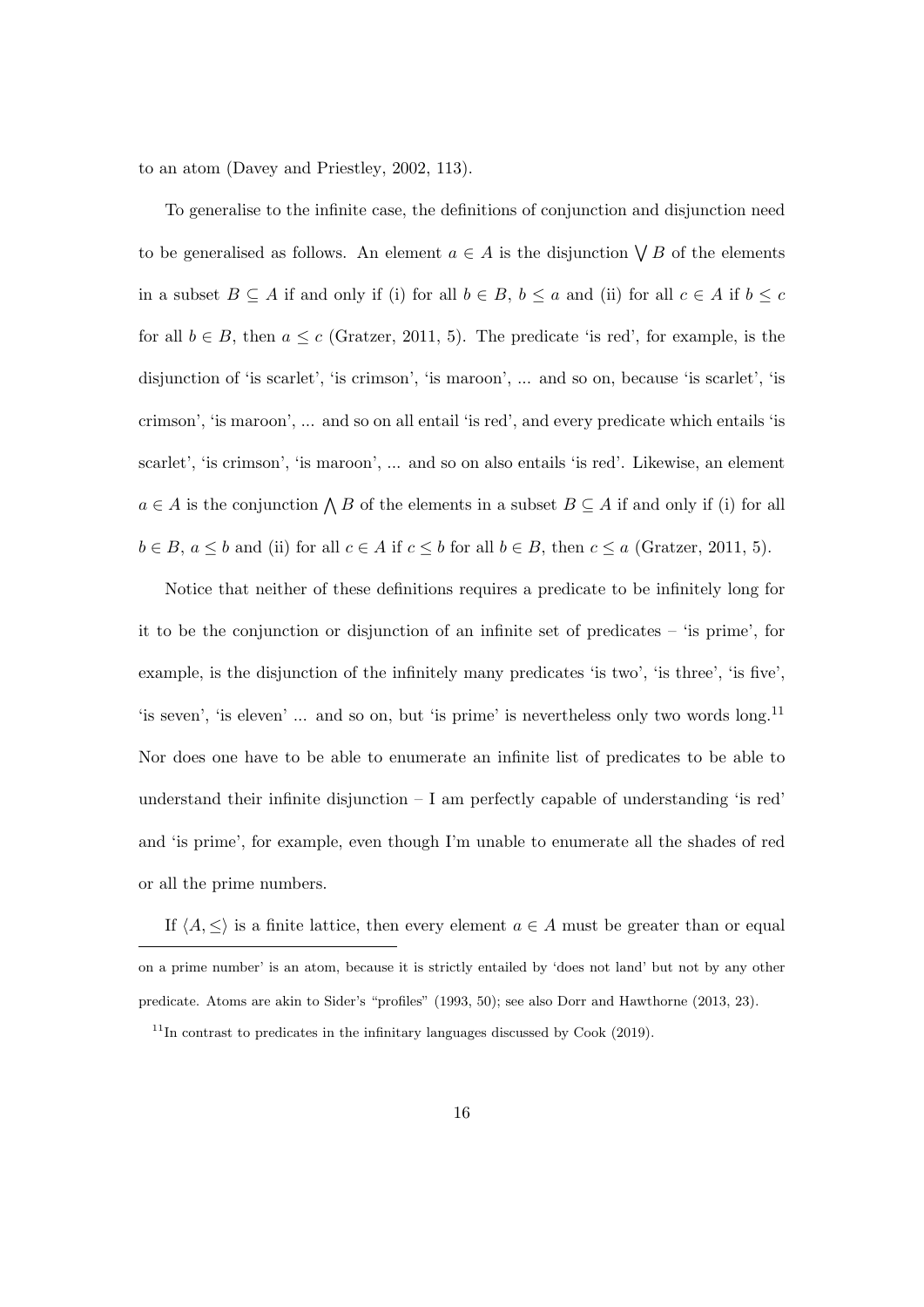to some atom  $b \in A$ . Moreover, every element  $a \in A$  in a finite boolean lattice  $\langle A, \leq \rangle$  is equivalent to the disjunction  $\bigvee \{b \in B \mid b \leq a\}$  of a subset of the atoms  $B \subseteq A$  and for every subset  $C \subseteq B$  of the atoms  $B \subseteq A$  in the lattice,  $C = \{b \in B \mid b \leq \bigvee C\}$  (Davey and Priestley, 2002, 114-5). In other words, there is a one to one correspondence between the elements of a finite boolean lattice and the subsets of the atoms in the lattice which the elements are disjunctions of. But in the infinite case, we need to further assumptions to obtain this result.

The first further assumption needed to generalise to the infinite case is that the lattice of predicates is complete. A lattice  $\langle A, \leq \rangle$  is *complete* if and only if every subset of elements  $B \subseteq A$  has a conjunction  $\bigwedge B$  and a disjunction  $\bigvee B$  (Gratzer, 2011, 50). Every finite lattice is complete, since the disjunction or conjunction of its elements can be formed by successively disjoining or conjoining each pair of its elements. So if there were only a finite number of predicates, then the partial ordering of predicates under the relation of entailment would be a complete lattice. So the assumption of completeness is not controversial in the finite case, which strongly suggests that completeness is not the source of the underlying problem.

But what about the infinite case? There is an infinite number of predicates. The predicates 'is one year old', 'is two years old', 'is three years old', ... and so on, for example, are countably infinite. Moreover, although every pair of predicates has a disjunction and conjunction, it's controversial whether every infinite subset of predicates does, since it's controversial whether the disjunction or conjunction of even a countably infinite set of predicates can be formed by joining every predicate in the set with the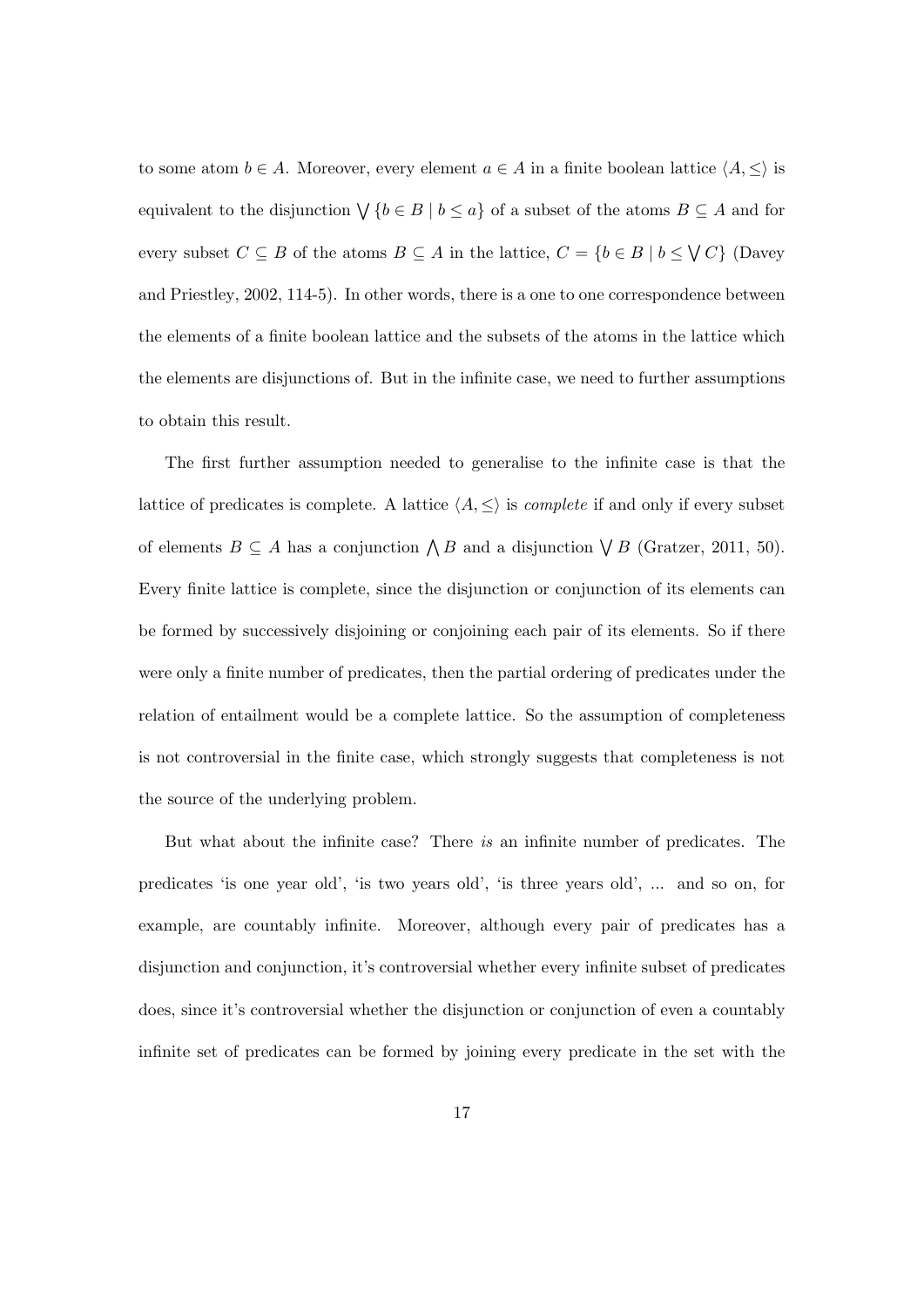words 'or' or 'and', or whether only finitely long strings of words can form grammatical predicates of natural language.<sup>12</sup>

However, recall that according to abundant conceptions it is really possible predicates that correspond to properties, and so what matters for the purposes of the argument is whether every subset of predicates has a possible predicate as its conjunction or disjunction. So even if not all infinite disjunctions and conjunctions of arbitrary sets of predicates exist in natural languages, it suffices to show that infinite disjunctions and conjunctions of arbitrary sets of predicates are possible, which is a much lower bar. Even if the set of actual predicates under the relation of entailment does not form a complete lattice, it's still plausible that the set of possible predicates does.

One argument which would suffice to show this proceeds from the possibility of enunciating an infinitely long predicate by completing a supertask.<sup>13</sup> It would be possible, for example, to enunciate an infinitely long predicate such as 'is one year old or is three years old or is five years old ...' and so on by enunciating the first disjunct in half a minute, the second disjunct in a quarter of a minute, the third disjunct in an eighth of a minute, ... and so on, until the whole disjunction is enunciated within a minute. The same goes for any arbitrary infinite disjunction or conjunction, and so it would follow that the lattice of possible predicates under the relation of entailment is complete.

 $12$ For discussion of whether there are infinite sentences in natural language see, for example, Langendoen and Postal (1986), Collins (2010) and Blumson (2014a).

<sup>13</sup>See especially Cook (2019, 2572-81). For linguistic supertasks see also Blumson (2015, 129-30), and for supertasks in general see Benacerraf (1962) and Thomson (1954).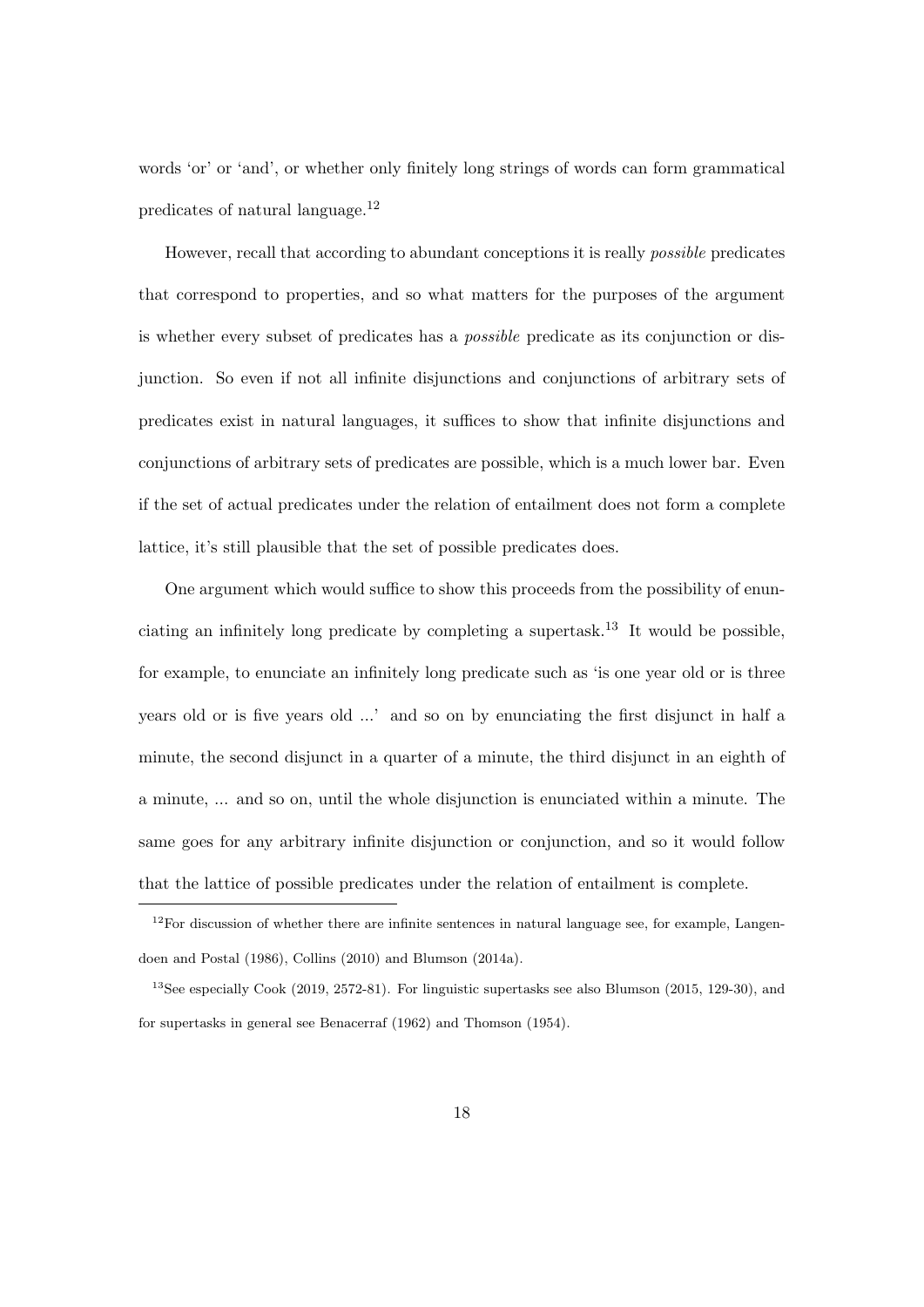But although the argument from the possibility of supertasks would suffice to show that the lattice of possible predicates under the relation of entailment is complete, it is not necessary. As I noticed above, it is not necessary for a predicate to be infinitely long for it to be a disjunction or conjunction of infinitely many predicates – the disjunction of 'is one year old', 'is three years old', 'is five years old', ... and so on, can be expressed simply by 'is an odd number of years old', for example. Of course, not every infinite set of predicates has an actual finitely-long predicate as its conjunction or disjunction. But there is no reason why not every infinite set of predicates should have a possible finitely-long predicate as their conjunction or disjunction.

The second further assumption needed to generalise to the infinite case is that the lattice of possible predicates under the relation of entailment is completely distributive, which is a generalisation of the distributivity condition stated above to infinite disjunctions and conjunctions (Davey and Priestley, 2002, 239-40). Since 'is red', for example, is the disjunction of 'is scarlet', 'is crimson', 'is mauve', ... and so on, complete distributivity implies, for example, that 'is square and red' is equivalent to 'is square and scarlet or square and crimson or square and mauve ...' and so on. Like the condition of distributivity above, complete distributivity of the lattice of possible predicates ordered under entailment is relatively uncontroversial in this context.

It can be proven that all and only complete and completely distributive lattices are complete and atomic, and so just as in the finite case, there is a one to one correspondence between the elements of a finite boolean lattice and the subsets of the atoms in the lattice which the elements are disjunctions of (Davey and Priestley, 2002, 240-1). And this is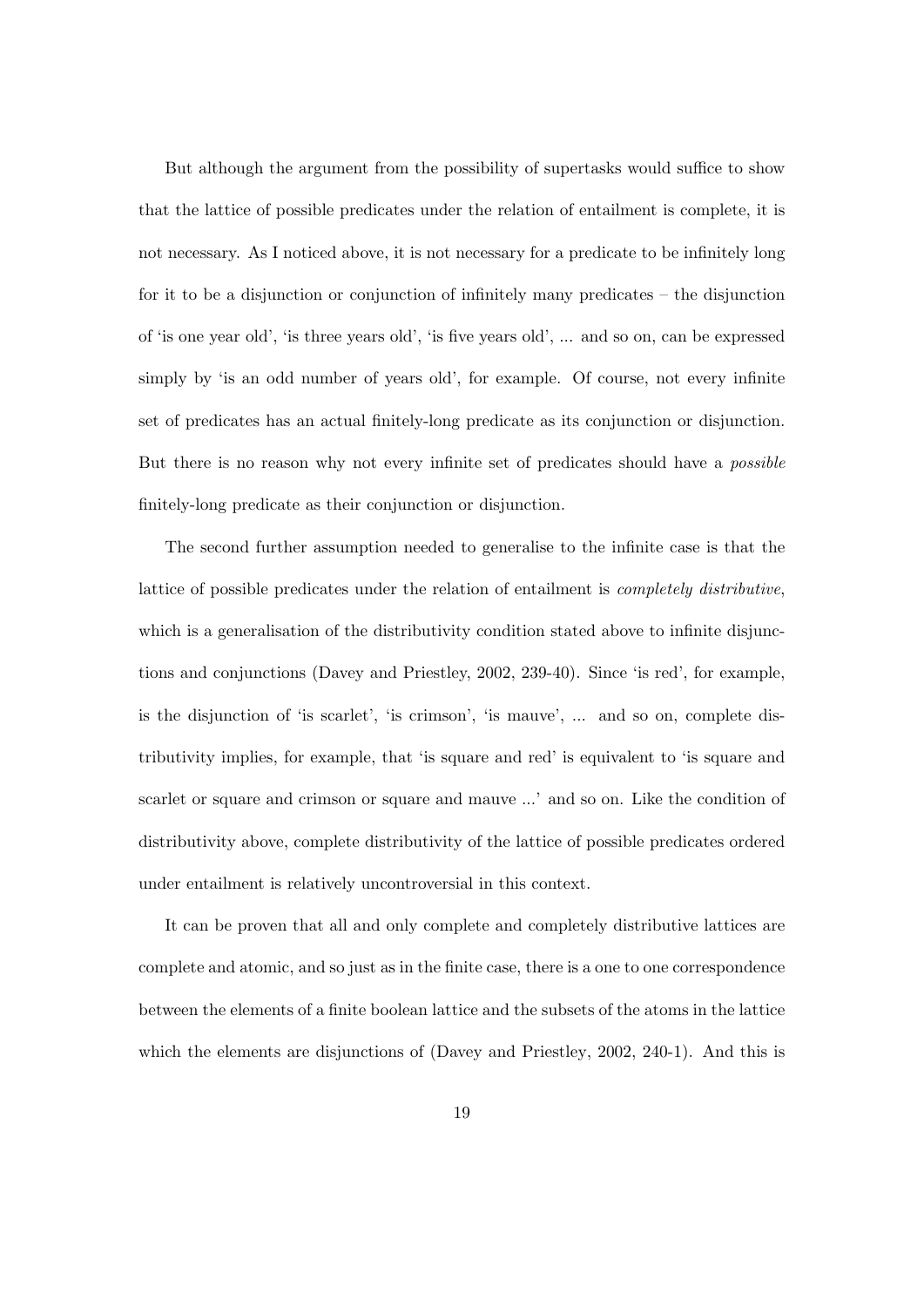true of the lattice of predicates under the relation of entailment, even if there are infinitely many predicates, so long as it remains complete and completely distributive. It is also this correspondence between predicates and subsets of the set of atoms which underlies the appeal of the doctrine of class nominalism, and its identification of properties with subsets of the set of individuals.<sup>14</sup>

Let  $n$  be the number of atoms in a complete and completely distributive boolean lattice  $\langle A, \leq \rangle$ . Then since there is a one to one correspondence between elements in A and subsets of atoms in  $B \subseteq A$ , the number of elements in A is the number of subsets  $|\mathcal{P}(B)| = 2^n$  of the atoms. The number of predicates which apply to a die in virtue of the number it lands, for example, is  $2<sup>6</sup>$ , since there is a predicate which applies for each combination of the six atoms 'lands one', 'lands two', 'lands three', 'lands four', 'lands five' and 'lands six'. More importantly, if  $n$  is the number of atoms in the complete boolean lattice of possible predicates, then the total number of possible predicates is  $2<sup>n</sup>$ .

It follows that the number of predicates a particular satisfies is  $2^{n-1}$ , since each particular must satisfy exactly one atomic predicate, but may satisfy the disjunction of that atomic predicate with any combination of the remaining  $n - 1$  atomic predicates. The number of predicates satisfied by two particulars which do not satisfy all the same predicates is  $2^{n-2}$ , since each two particulars satisfy in common the disjunctions of exactly two atomic predicates with any combination of the remaining  $n-2$ . And the number of predicates which are satisfied by only the first of two particulars which do not satisfy all the same predicates is also  $2^{n-2}$ , since the first particular satisfies not in

 $14B$  jerring and Schwarz (2017, 26) make a similar point about analysing propositions as sets of worlds.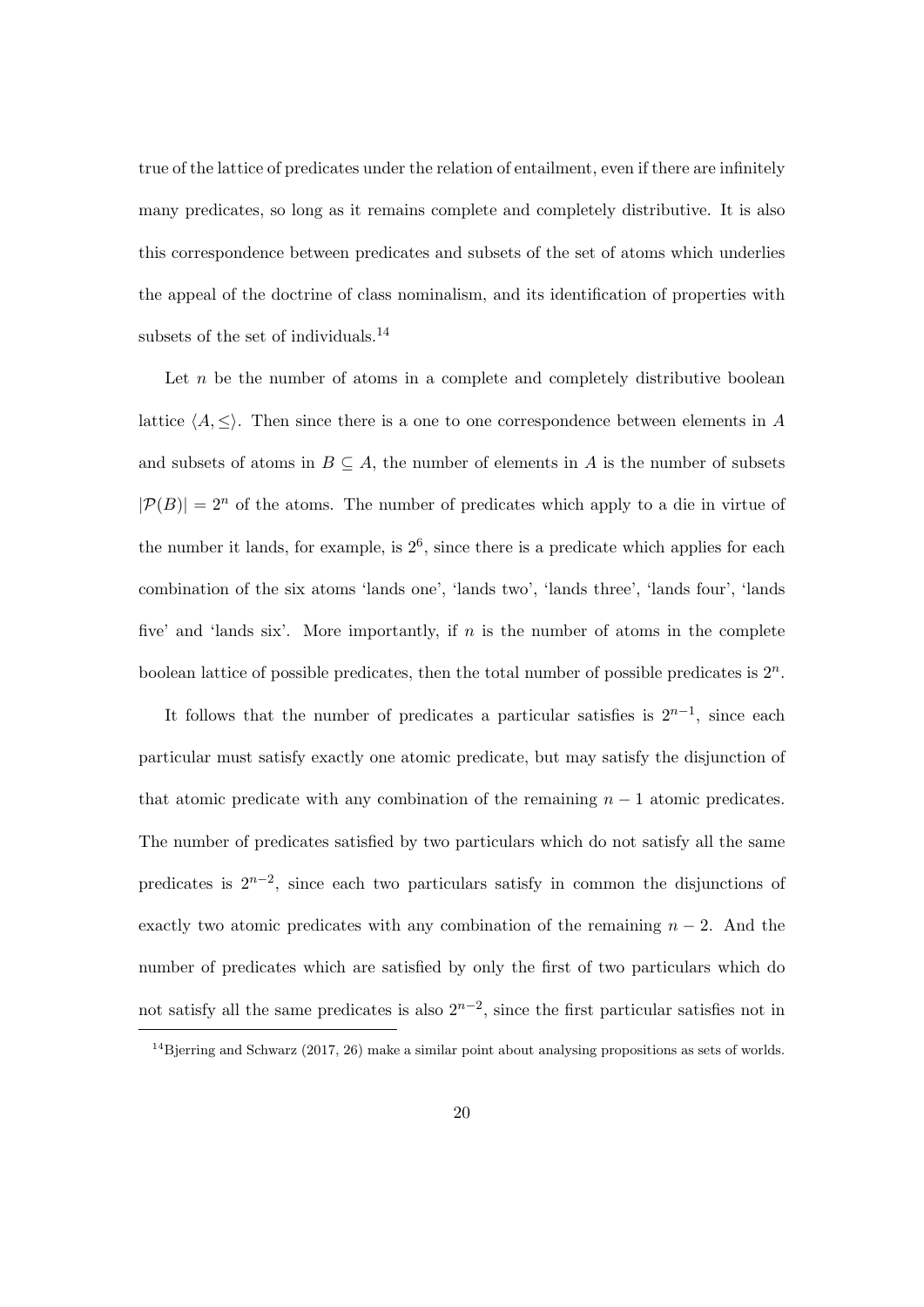common with the second the disjunctions of the atomic predicate it satisfies with any combination of the remaining  $n - 1$  atomic predicates, except for the atomic predicate satisfied by the second particular (Watanabe, 1969, 377).

So, as the first premise of the argument states, the number of (possible) predicates satisfied by two particulars which do not satisfy all the same (possible) predicates is a fixed constant, which equals the number of (possible) predicates satisfied by only the first and which equals the number of possible predicates satisfied by only the second (Watanabe, 1969, 376-377). So if there is a property corresponding to every (possible) predicate, and degree of resemblance is number of properties in common divided by number of properties in total, then it follows that the degree of resemblance between two particulars is  $\frac{2^{n-2}}{2^{n-2}+2^{n-2}}$  $\frac{2^{n-2}}{2^{n-2}+2^{n-2}+2^{n-2}}$ , which is  $\frac{1}{3}$  if *n* is finite and undefined otherwise. This is something so paradoxical that no one will believe it.

# 2 The Second Premise

Sparse conceptions of properties deny that there is a property corresponding to every (possible) predicate, and so deny that the number of properties is the number of (possible) predicates. So it's natural for a proponent of the sparse conception to resist the conclusion of the argument by denying its second premise. As Gonzalez Rodriguez-Pereyra (2002, 66-7), for example, writes:

... what Watanabe proved is not a problem ... for it is essential to his proof that the properties in question (or "predicates" to use his terminology)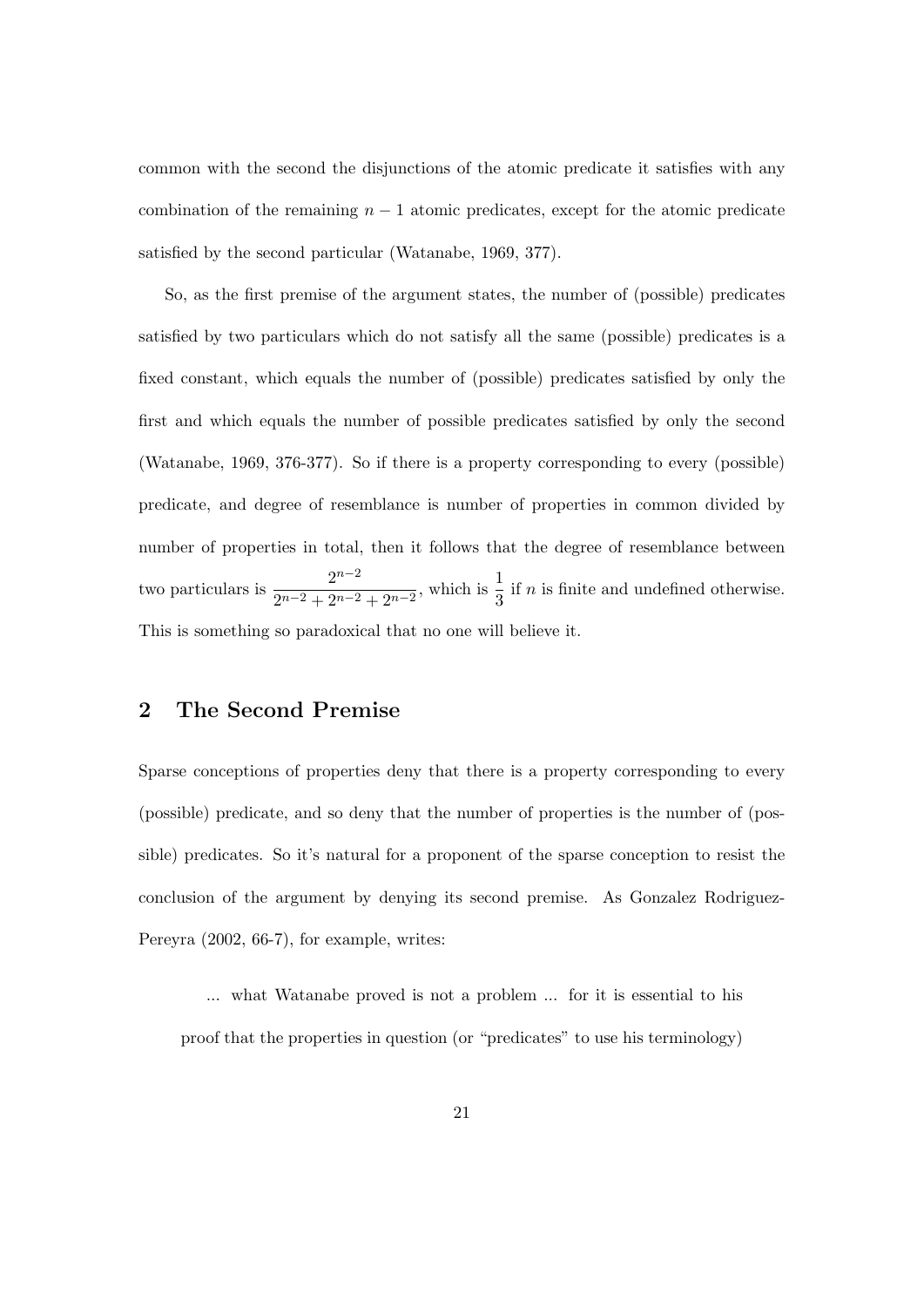are the members of the smallest complete Boolean lattice of a given set of properties ... Thus if the properties of being red and being square are among the given sparse properties, their Boolean lattice will contain properties like being red and square, being red or not being square, being neither red nor square, etc. In general the lattice will contain negative, disjunctive, and conjunctive properties. But these are not sparse or natural ...

Nevertheless, I will argue in this section that many conceptions of sparse properties cannot escape the absurd conclusion.

Two clarifications. First, sparse conceptions of properties typically maintain that whether a property corresponds to a (possible) predicate is an a *posteriori* question. The existence of the property of being white, for example, cannot be deduced a priori from the existence of the corresponding predicate 'is white' (Armstrong, 1978b, 7-9). But even if whether a property corresponds to a (possible) predicate is an a posteriori question, it does not follow that there is nothing to be said in answer to that question in logical terms, including in terms of negation, disjunction and conjunction.

Consider an analogy with probabilities. Although whether a proposition has a certain probability is plausibly an a posteriori question, there is much which can be said about the relationship between probabilities in logical terms – for example, that if two propositions are inconsistent, then the sum of their probabilities is the probability of their disjunction. In this section of the paper, I want to focus particularly on sparse conceptions which articulate the relationships between properties in broadly logical terms. Many sparse conceptions of this kind, I will argue, do not escape the absurd conclusion.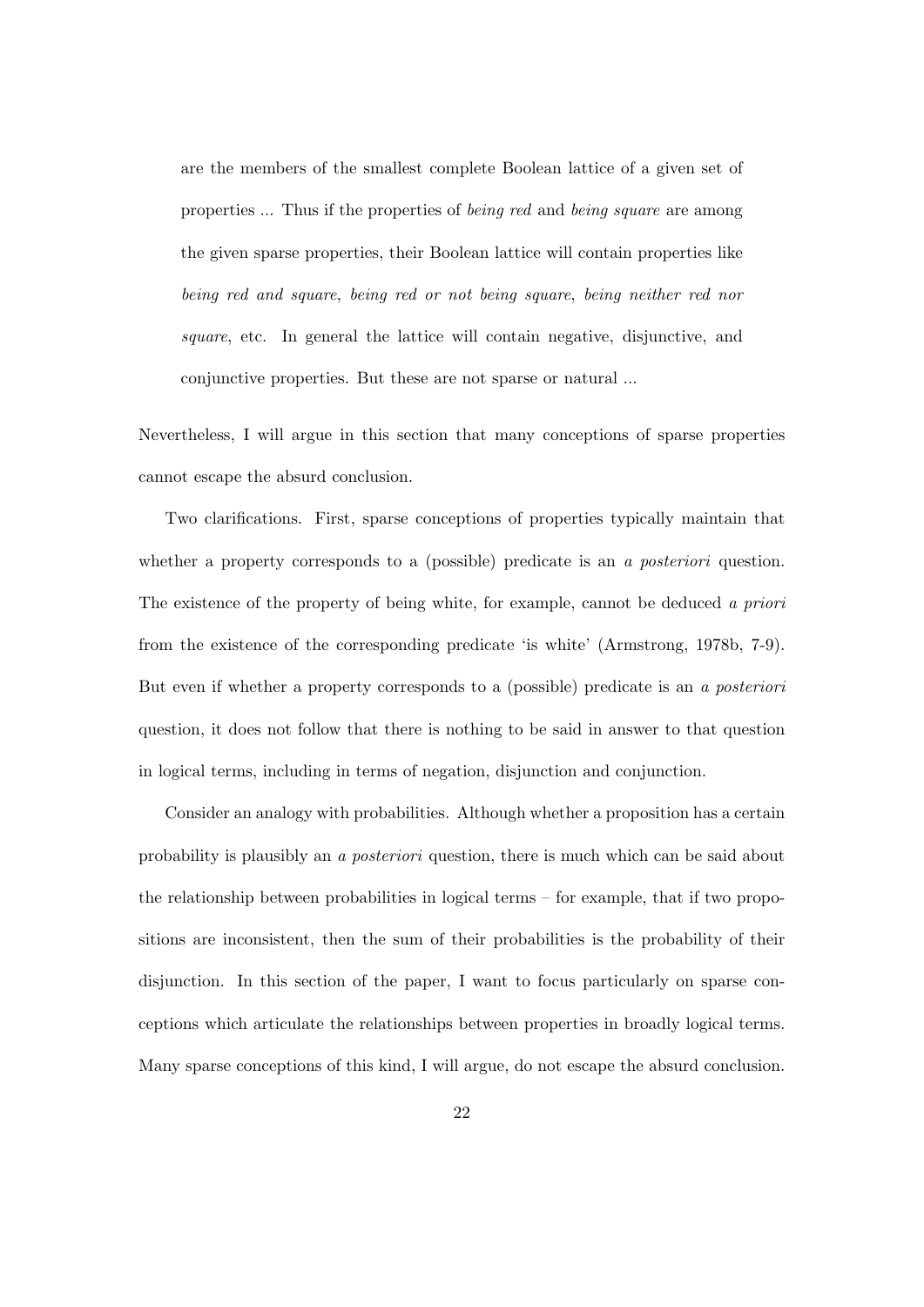Second, some sparse conceptions of properties maintain that whether there is a property corresponding to a (possible) predicate is not only a posteriori, but revealed by fundamental physics. As David Lewis, for example, writes "Physics has its short list of 'fundamental physical properties': the charges and masses of particles, also their socalled 'spins' and 'colours' and 'flavours', ... an inventory of the sparse properties of this-worldly things" (Lewis, 1986b, 60). But fundamental physical properties are not the respects in which ordinary macroscopic objects typically resemble each other, so this conception of sparse properties is poorly suited to feature in the analysis of resemblance (Schaffer, 2004, 94).

A natural way for proponents of sparse conceptions of properties to address this concern is to postulate the existence, in addition to the fundamental physical properties, of structural or complex properties, which depend on or derive from the fundamental physical properties. Then although ordinary macroscopic objects do not typically resemble each other in respect of fundamental physical properties, they may resemble each other in respect of the structural or complex properties which derive from the fundamental physical properties.

But the existence and nature of sparse structural or complex properties is extremely controversial (see, for example, Lewis (1986a)). The least controversial case is the example of conjunctive properties. But they are the source of the last and most serious problem I discuss below. I take it that if even the least controversial example of structural or complex properties is problematic, then it's likely that the more controversial examples of structural or complex properties will be even more problematic. In general,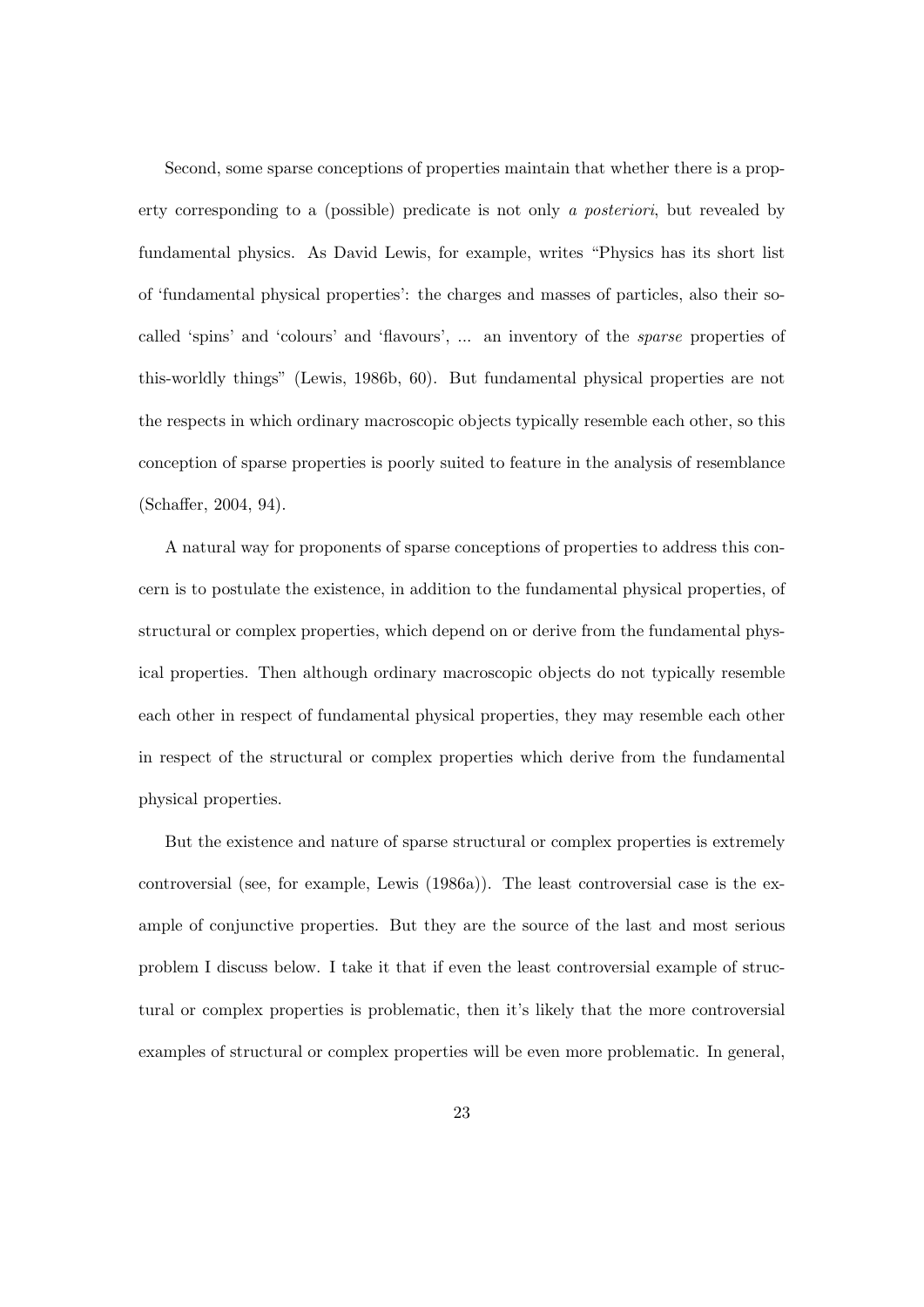although I won't show that there is no sparse conception of properties which avoids the problems I raise, I will consider enough to show that those problems are no accident.<sup>15</sup>

I will begin with various toy examples which, while philosophically motivated, do not correspond to positions in the literature. I will then turn to the sparse conception of properties favoured by David Armstrong, which is one of the most influential positions in the literature. In another context, it may seem as if the problems with Armstrong's conception are an accident due to careless formulation (this seems to be John Bacon's (1986) view, for example). But in the context of these toy examples, it is apparent that the problems with Armstrong's conception are deep and robust.

Some conceptions of sparse properties cannot escape the absurd conclusion that the degree of resemblance between any two different particulars is a fixed constant because they are not sparse enough. According to the principle of instantiation, for example, there is a property corresponding to a (possible) predicate only if some particular satisfies that (possible) predicate (Armstrong, 1978a, 113). So according to the principle of instantiation there is no property corresponding to the predicate 'is faster than the speed of light', for example, because nothing is faster than the speed of light. This suggests a sparse conception of properties according to which there is a property corresponding to a (possible) predicate if and only if some particular satisfies that predicate.

<sup>15</sup>Gardenfors (2000, 59-100) and Oddie (2005, 152-158), for example, present a sparse conception of properties which is like Armstrong's in accepting that all conjunctions of sparse properties are properties, but differs from Armstrong's in only denying that some negative and disjunctive properties are. But Blumson (2019b) proves this conception does not overcome the problems with Armstrong's.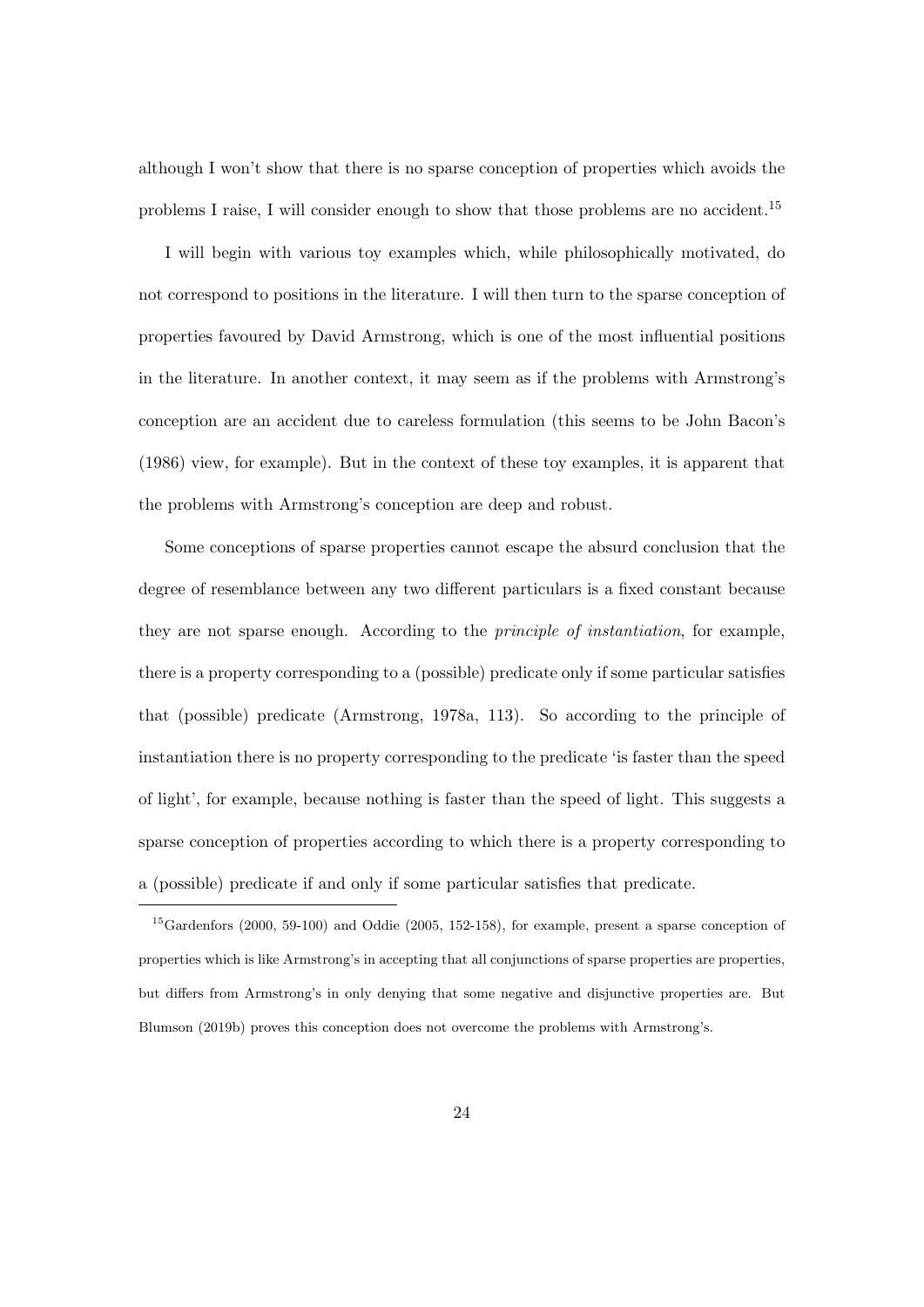But just as every (possible) predicate corresponds to a disjunction of the  $n$  atoms, every unsatisfied (possible) predicate corresponds to a disjunction of the r unsatisfied atoms. So if there is a property corresponding to a (possible) predicate if and only if some particular satisfies that predicate, then the number of properties is not  $2<sup>n</sup>$ , the number of (possible) predicates, but  $2<sup>n</sup> - 2<sup>r</sup>$ , the number of (possible) predicates minus the number of unsatisfied (possible) predicates.

Nevertheless, the number of properties a particular satisfies is still  $2^{n-1}$ , since none of the (possible) predicates it satisfies are unsatisfied, the number of properties two different particulars have in common still  $2^{n-2}$ , since none of the (possible) predicates satisfied by two particulars are unsatisfied, and the number of properties instantiated by only the first still  $2^{n-2}$ , since none of the (possible) predicates satisfied by two particulars are unsatisfied. So if the degree of resemblance between two particulars is their proportion of properties in common, the degree of resemblance between two different particulars is still  $\frac{2^{n-2}}{2^{n-2}+2^{n-2}}$  $\frac{2^{n-2}}{2^{n-2}+2^{n-2}+2^{n-2}}$  or  $\frac{1}{3}$  $\frac{1}{3}$  if defined.

The conception of sparse properties which incorporates only the principle of instantiation cannot escape the absurd conclusion roughly because it is not sparse enough – there are still sufficiently many properties to ensure that any two distinct individuals resemble each other to the same degree. Other conceptions of sparse properties cannot escape the absurd conclusion that the degree of resemblance between any two different particulars is a fixed constant roughly because they are too sparse – according to them there are insufficiently many properties to ensure that any two distinct individuals resemble each other to a different degree.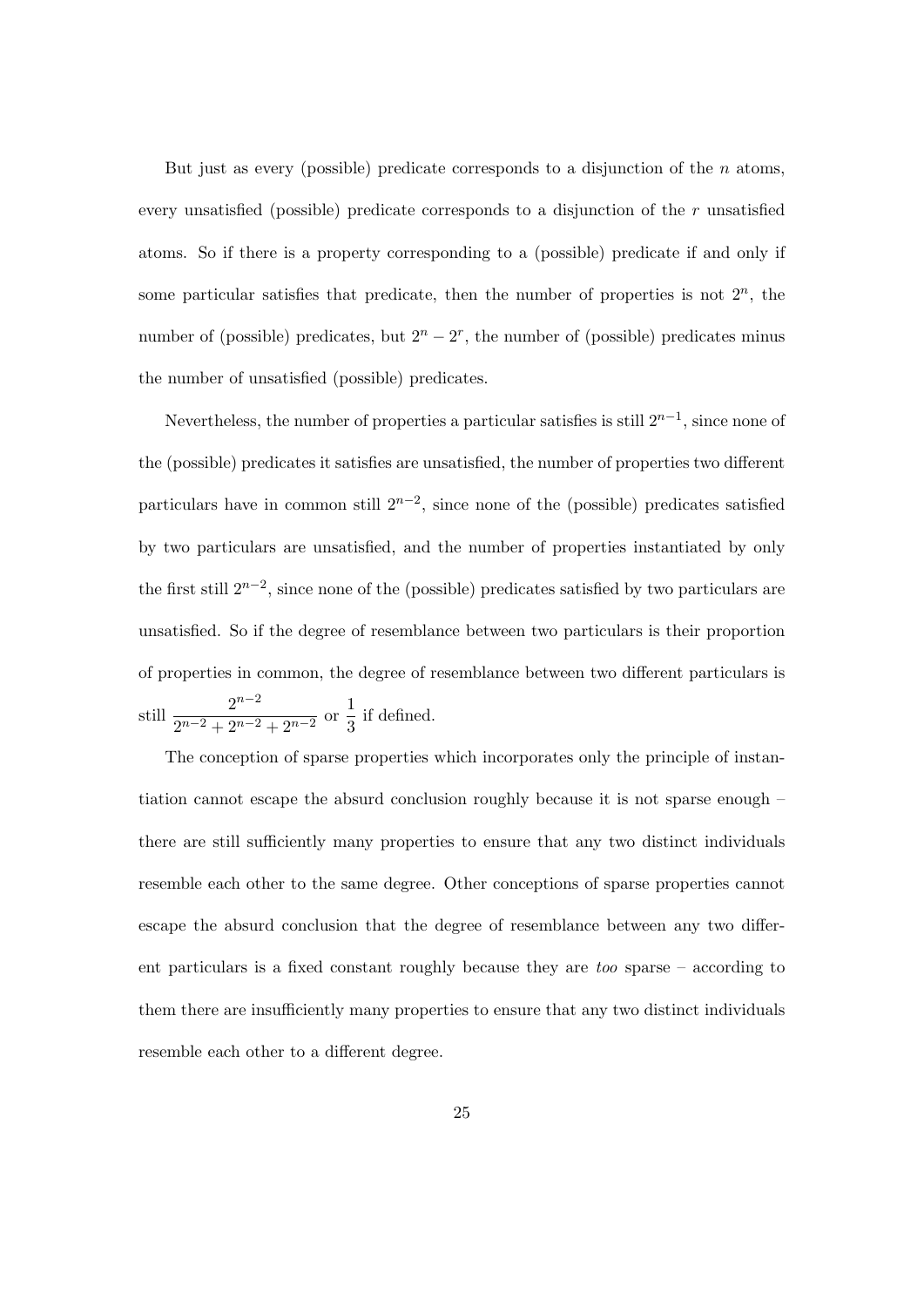Consider, for example, a sparse conception of properties according to which there is a property corresponding to every atomic (possible) predicate – in other words, those predicates which are not disjunctions of any others. Then the number of properties is  $n$ , the number of atomic predicates. Since the atomic (possible) predicates are all inconsistent with each other, no particular satisfies more than one. And since the disjunction of the atomic (possible) predicates is tautologous, every particular satisfies at least one. So the number of atomic (possible) predicates a particular satisfies is one, and the number of atomic (possible) predicates satisfied by two particulars which do not satisfy all the same (possible) predicates is zero. So if properties correspond to atomic (possible) predicates and degree of resemblance is proportion of properties in common, then the degree of resemblance between any two different particulars is zero.

So whereas conceptions according to which the sparse properties correspond to the instantiated (possible) predicates are not sparse enough to escape the conclusion that the degree of resemblance between two different particulars is constant, the conception according to which the sparse properties correspond to the atomic (possible) predicates is too sparse to escape the conclusion that the degree of resemblance between two different particulars is constant.<sup>16</sup> This suggests pursuing a conception of properties of intermediate sparseness.

<sup>&</sup>lt;sup>16</sup>Although no conceptions in the literature correspond exactly to this conception, some are just as unremittingly sparse. According to Rodriguez-Pereyra (2002, 48-52), for example, the sparse properties are "lowest determinate properties", and there are no negative, conjunctive or disjunctive sparse properties. I intend to consider Rodriguez-Pereyra's theory in more detail elsewhere.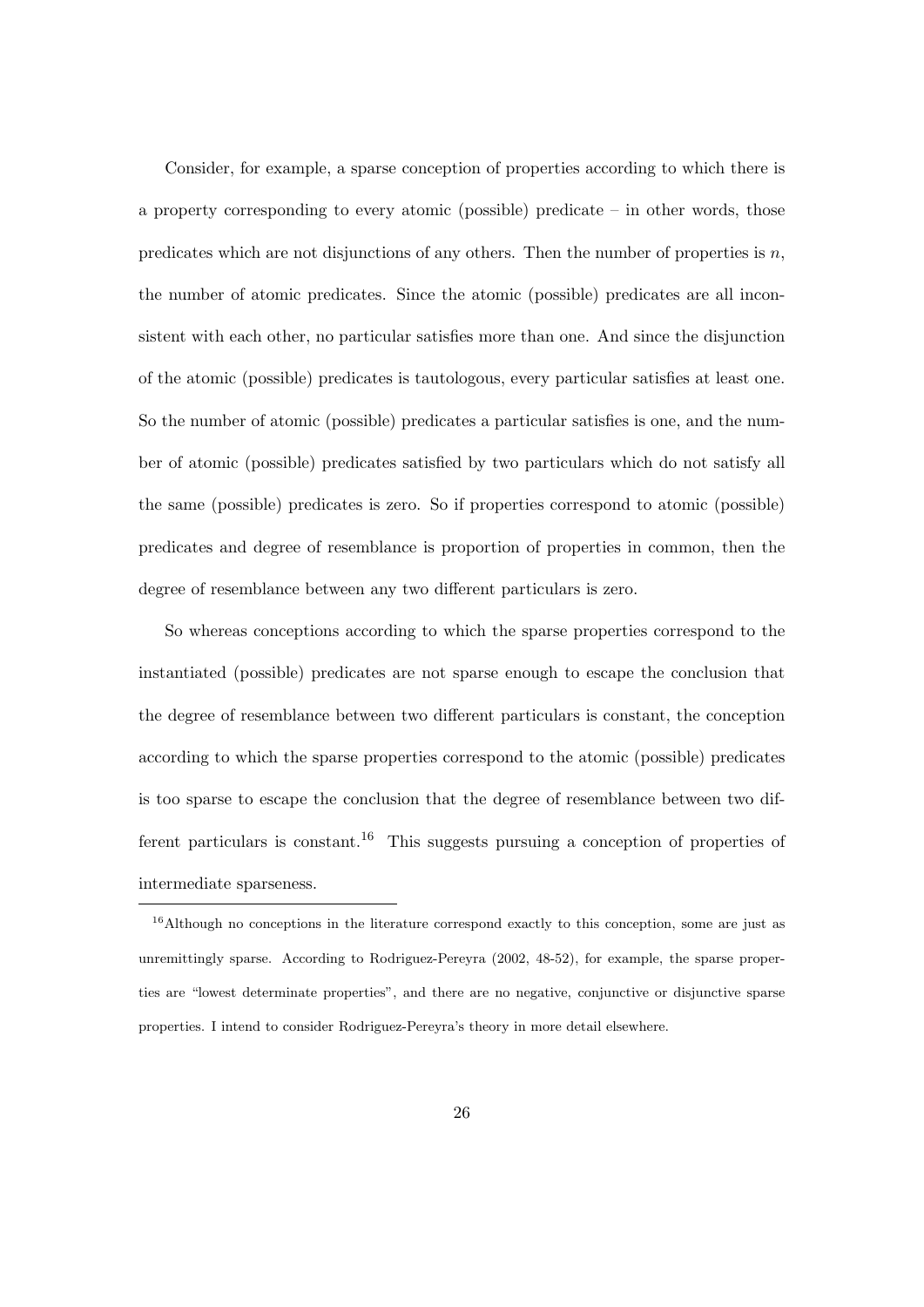I now turn to consider the intermediately sparse conception of properties favoured by David Armstrong, which is not merely a toy example, but one of the most influential in the literature. I will begin with a simplified version of Armstrong's conception, which ignores the principle of instantiation. I will then discuss Armstrong's actual conception, which includes the principle of instantiation. I will argue that neither conception succeeds in escaping the absurd conclusion that the degree of resemblance between two different particulars is a fixed constant, which does not depend on the choice of the two particulars.

If we ignore the principle of instantiation, then Armstrong favours a conception of properties which meets the following three conditions: (negation) if there is a property corresponding to a (possible) predicate a, then there is no property corresponding to its negation  $\neg a$ , (disjunction) if there is a property corresponding to two (possible) predicates a and b and  $a \neq b$ , then there is no property corresponding to their disjunction  $a \vee b$ , and (conjunction) if there is a property corresponding to two (possible) predicates a and b, then there is a property corresponding to their conjunction  $a \wedge b$  (Armstrong, 1978b, 20-30).

This conception of properties is too sparse, because it follows that a property corresponds to only one possible predicate. For suppose that there is a property corresponding to a and a property corresponding to b. Then according to (conjunction) there is a property corresponding to  $a \wedge b$ . But since a is equivalent to  $a \vee (a \wedge b)$  and b is equivalent to  $b \vee (a \wedge b)$ , and because we have stipulated (as Armstrong (1978a, 7) agrees) that equivalent predicates are the same, there is a property corresponding to  $a \vee (a \wedge b)$  and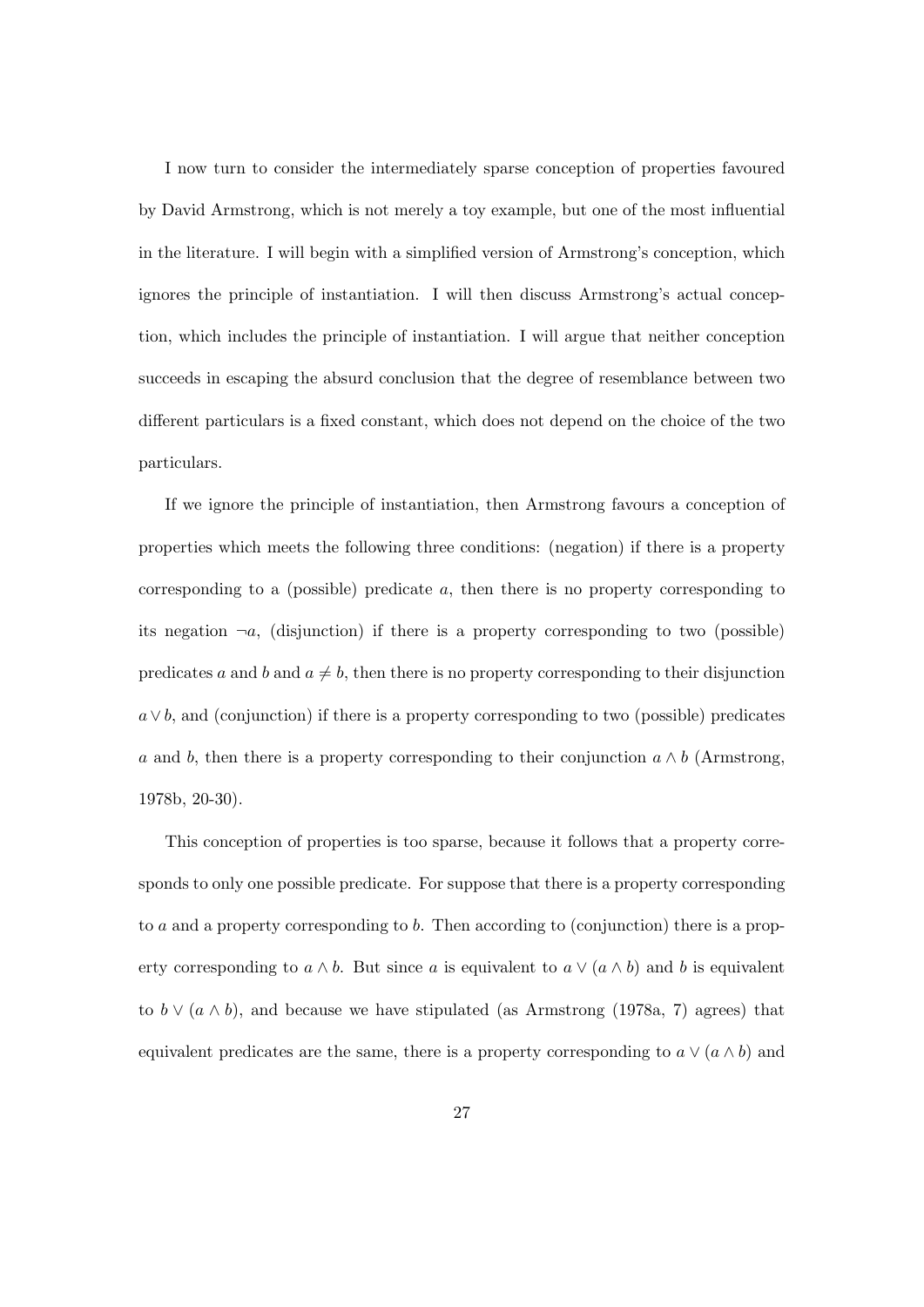a property corresponding to  $b \vee (a \wedge b)$ . Then according to (disjunction)  $a = a \wedge b$  and  $b = a \wedge b$  (otherwise  $a \vee (a \wedge b)$  and  $b \vee (a \wedge b)$  would correspond to disjunctive properties), so  $a = b$ . So if there is a property corresponding to a and a property corresponding to b, then according to this conception,  $a = b$  (Bacon, 1986, 49).

Because Armstrong accepts the principle of instantiation, he does not accept (conjunction) in full generality, and so it does not follow from Armstrong's conception that there is a property corresponding to only one (possible) predicate. Instead, Armstrong endorses: (instantiated conjunction) if there is a property corresponding to two (possible) predicates a and b and some particular satisfies both a and b, then there is a property corresponding to their conjunction  $a \wedge b$  (Armstrong, 1978b, 30).

But Armstrong's conception is still too sparse, since it follows that each particular instantiates only one property. For suppose that there is a property corresponding to  $a$  and a property corresponding to  $b$ , and that some particular satisfies both  $a$  and  $b$ . Then according to (instantiated conjunction) there is a property corresponding to  $a \wedge b$ . But since  $a = a \vee (a \wedge b)$  and  $b = b \vee (a \wedge b)$ , there is a property corresponding to  $a \vee (a \wedge b)$  and a property corresponding to  $b \vee (a \wedge b)$ . Then according to (disjunction)  $a = a \wedge b$  and  $b = a \wedge b$ , so  $a = b$ . So if there is a property corresponding to a and a property corresponding to  $b$  and some particular satisfies both  $a$  and  $b$ , then, according to Armstrong's conception,  $a = b$  (Bacon, 1986, 49).

So Armstrong's conception of properties has similar consequences to the conception according to which the properties correspond to the atomic (possible) predicates. Supposing that that there are no bare particulars, or in other words that at least one of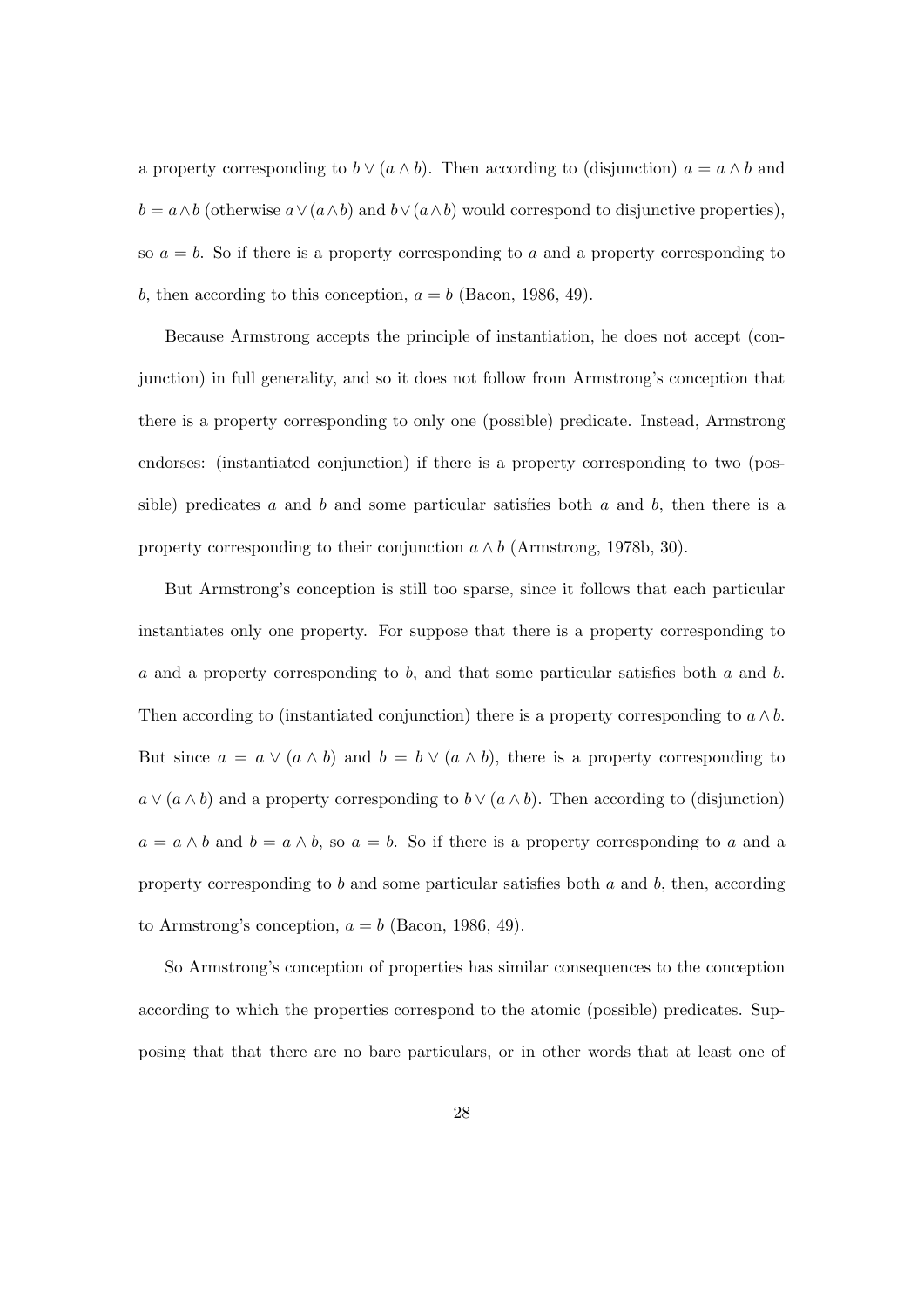the (possible) predicates satisfied by a particular corresponds to a property, it follows from Armstrong's conception that exactly one of the (possible) predicates satisfied by each particular corresponds to a property, or that the number of properties a particular instantiates is one. The number of properties instantiated by two different particulars is zero, since the one property each satisfies must be different if they are different. So if their degree of resemblance is their proportion of properties in common, then their degree of resemblance is zero.

#### 3 The Third Premise

A natural way for proponents of abundant conceptions of properties to avoid the conclusion of the argument is to revise the premise that the degree of resemblance between two different particulars is a function of their number of common and uncommon properties. Different properties, according to this revision, have different weights in determining degrees of resemblance: the degree of resemblance between two different particulars is a function of the weights of the properties they have in common, the weights of the properties the first has not in common with the second, and the weights of the properties the second has not in common with the first.

Revising the premise that the degree of resemblance between two different particulars is a function of their number of common and uncommon properties to the thesis that the degree of resemblance between two different particulars is a weighted function of their common and uncommon properties must be at least as good a way to avoid the barely believable conclusion as adopting a given sparse conception of properties, because if the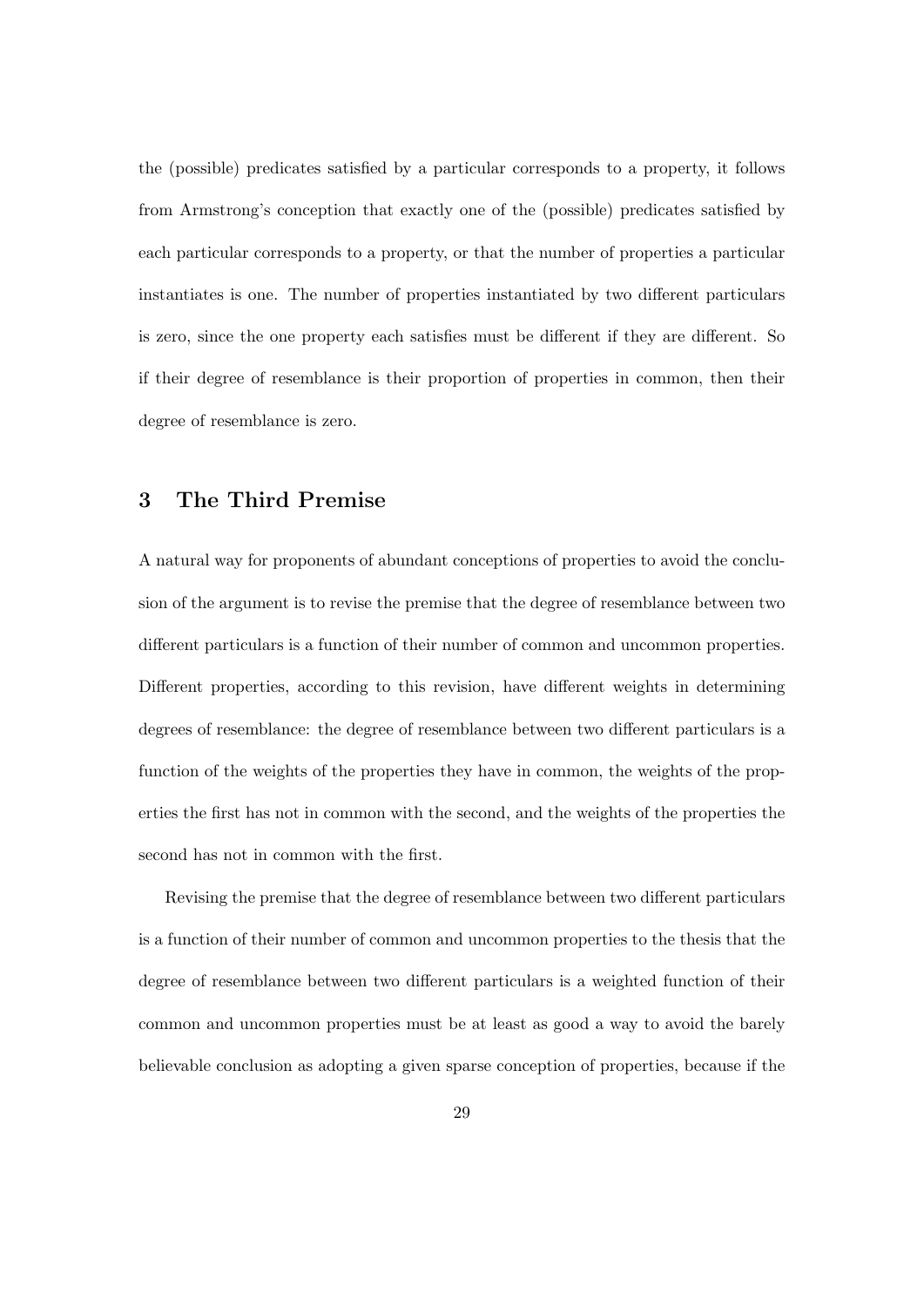weights of the properties are given by the function  $w : A \to \{0,1\}$  which takes each abundant property in A to one if it corresponds to a property according to the sparse conception but to zero if it does not, then the revision to the premise can give the same number (if defined) as the degree of resemblance between two particulars as the given sparse conception of properties did.

Note that proponents of abundant conceptions of properties disagree over the question of whether the weights should be interpreted as subjective degrees of importance (as Nelson Goodman (1972), for example, argues) or objective degrees of naturalness (as David Lewis (1983), for example, argues). Nevertheless, I will argue in this section that even without resolving this question, there is more to be said in logical terms about the nature of weights than there is to be said in logical terms about which predicates correspond to properties according to an appropriate sparse conception.

Reconsider the analogy with probabilities. Even though there is disagreement about whether the probability of a proposition should be interpreted in terms of subjective credences or objective chances, there is much to be said about the relationship between probability in logical terms – for example, that if two propositions are inconsistent, then the sum of their probabilities is the probability of their disjunction – which is independent of this issue. In this section of the paper, I want to focus particularly on what can be said about the nature of weights in logical terms.

The analogy with probabilities suggests that the weights should be given by a function  $w : A \to \mathbb{R}$  from the set of predicates A to the real numbers such that for all  $a \in A$ ,  $w(a) = 1 - p(a)$ , where  $p : A \to \mathbb{R}$  is a function from the set of predicates A to the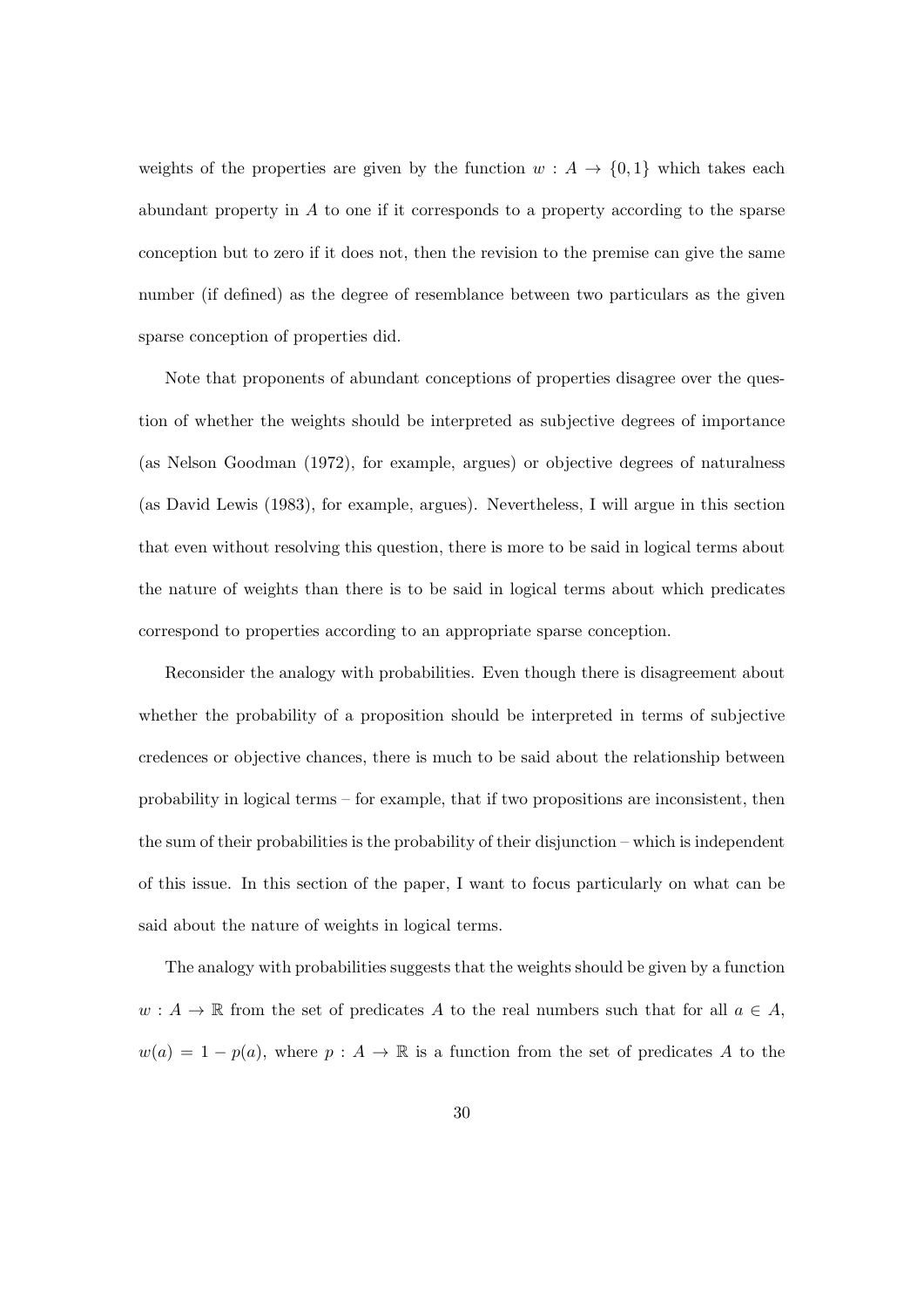real numbers which meets the following three conditions: (non-negativity) for all  $a \in A$ ,  $0 \leq p(a)$ , (normalisation)  $p(\top) = 1$  and (finite additivity) for all  $a, b \in A$  such that  $a \wedge b = \bot$ ,  $p(a \vee b) = p(a) + p(b)$ . The weight of a property, according to this idea, is the opposite of its peculiarity, where the minimum degree of peculiarity is zero, predicates which apply to everything have the maximum degree of peculiarity, and the peculiarity of a disjunction is the sum of the peculiarity of its disjuncts, when they are inconsistent.

This characterisation of the weighting function captures the desired asymmetry between conjunctive and disjunctive properties, whereas sparse conceptions which maintained that properties exist corresponding to conjunctive but not to disjunctive predicates were unable to. This is because for any pair of predicates  $a, b \in A$  such that  $a \leq b$ or a entails b, it follows that  $p(a) \leq p(b)$ . And since for all  $a, b \in A$ ,  $a \wedge b \leq a \leq a \vee b$ it follows that for all  $a, b \in A$ ,  $p(a \wedge b) \leq p(a) \leq p(a \vee b)$  or, in other words, that the weight of a conjunction is greater than or equal to the weight of the conjuncts, whereas the weight of a disjunction is less than or equal to the weight of the disjuncts.

But this characterization of the weighting function also has three counterintuitive consequences. First, if  $p(a) = 0$  and  $p(b) = 0$  it follows from finite additivity that  $p(a \vee b) = 0$ . But if 'is red' and 'is green', for example, are not at all peculiar or in other words perfectly natural or important, it shouldn't follow that their disjunction 'is red or green' is not at all peculiar or perfectly natural or important, since there is a wider diversity between the things which are red or green than between the things which are red or than between the things which are green.

Second, if  $p(a) = p(b)$ ,  $p(c) = p(d)$ ,  $a \wedge c = \perp$ , and  $b \wedge d = \perp$ , it follows from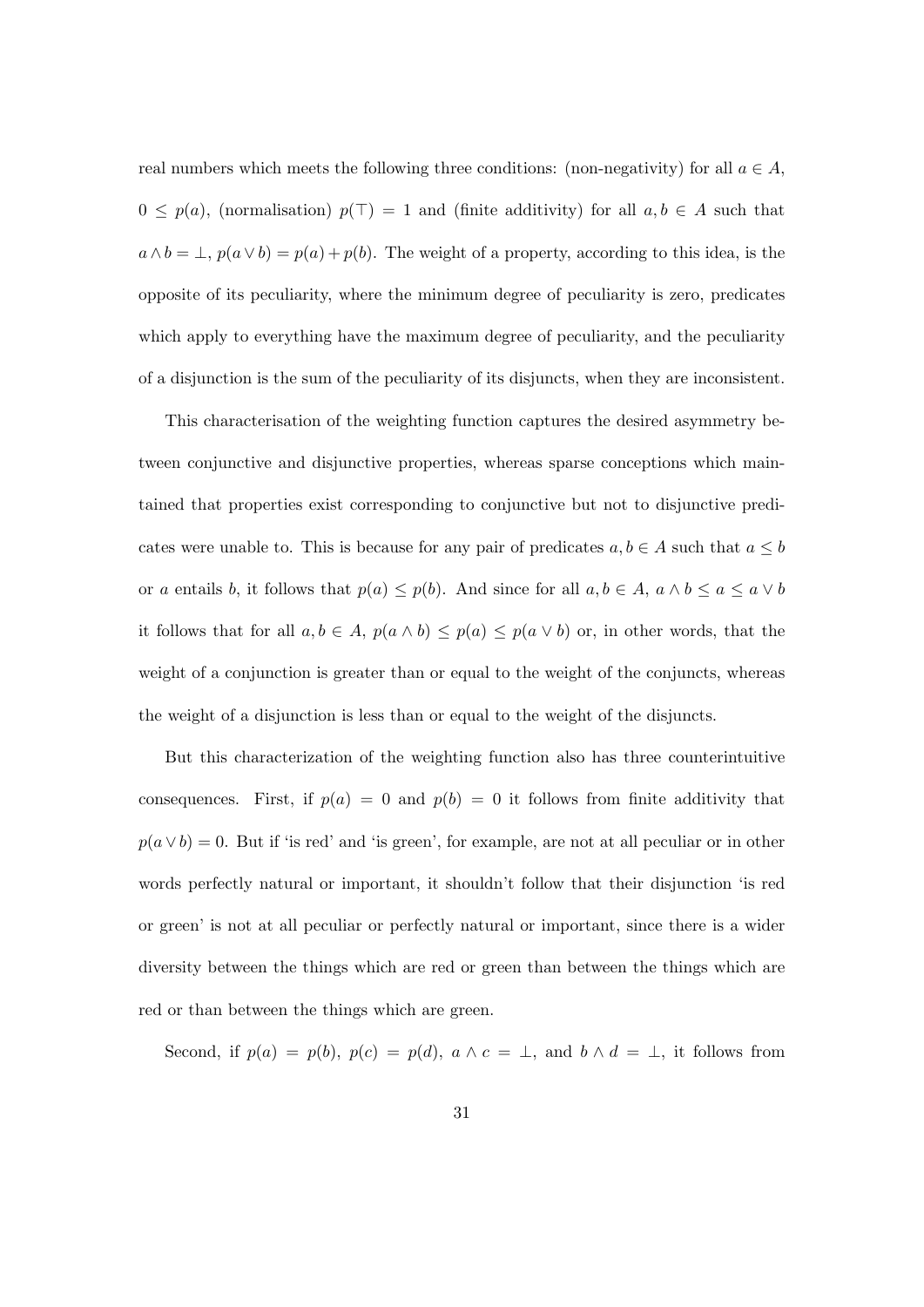finite additivity that  $p(a \lor c) = p(b \lor d)$ . But if 'is red' and 'is yellow' are peculiar or natural to the same degree, and 'is orange' and 'is purple' are peculiar or natural to the same degree, it shouldn't follow that 'is red or orange' is peculiar or natural to the same degree as 'is yellow or purple'. Rather, 'is red or orange' should have a higher weight in determining degree of resemblance and a lower degree of peculiarity than 'is yellow or purple', since red and orange particulars are similar with respect to colour whereas yellow and purple particulars are not.

Third, suppose finite additivity is strengthed to (ultra-additivity), according to which for every subset, finite or infinite,  $B \subseteq A$  such that  $a \wedge b = \bot$  for all  $a, b \in B$ ,  $p(\bigvee B) =$  $\sum_{b\in B} p(b)$ .<sup>17</sup> Then if there is an infinite subset  $B \subseteq A$  such that  $a \wedge b = \perp$  for all  $a, b \in B$  and every predicate  $b \in B$  is peculiar to the same non-negative degree, the sum  $p(\bigvee B) = \sum_{b \in B} p(b)$  must be zero or infinite. But if  $p(\bigvee B) = \sum_{b \in B} p(b)$  is infinite, this contradicts the fact that for all  $a \in A$ ,  $p(a) \leq 1$ . So if there is an infinite subset  $B \subseteq A$ such that  $a \wedge b = \perp$  for all  $a, b \in B$  and every predicate  $b \in B$  is peculiar to the same non-negative degree, then the sum  $p(\bigvee B) = \sum_{b \in B} p(b)$  is zero.

However, it seems as if there are infinite sets of predicates which all have the same non-negative degree of peculiarity. It seems, for example, that there is an infinite number of determinate shades of colour, which all have equal weight in determining degree of resemblance. Their equal degree of peculiarity cannot be positive, since then the degree of peculiarity of their disjunction 'is coloured' would be an infinite number greater than one, contradicting the fact that all degrees of peculiarity are real numbers less than one.

 $17$ The name "ultra-additivity" comes from Skyrms (1983, 227).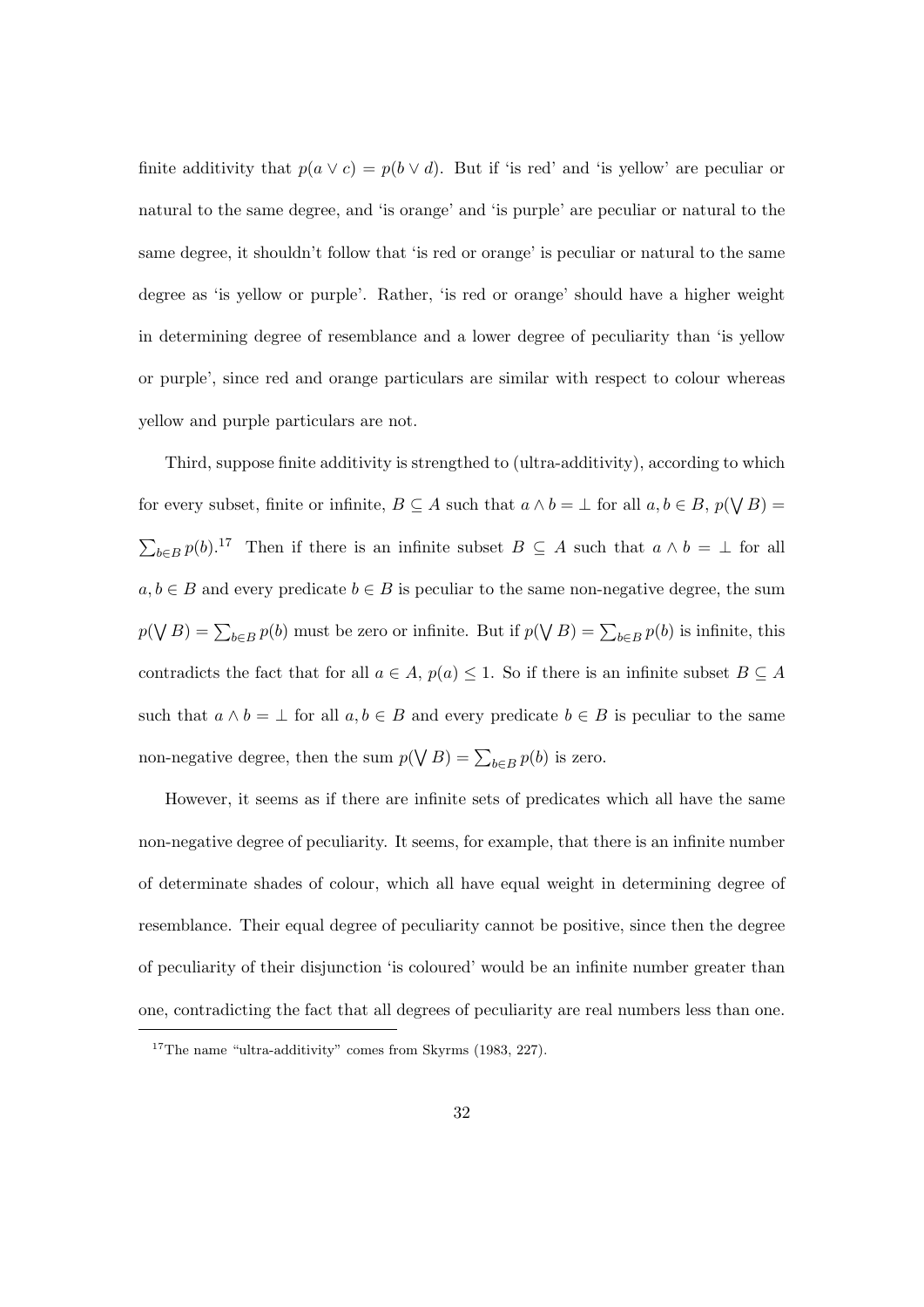So their equal degree of peculiarity must be zero, and the sum of their zero degrees of peculiarity or the degree of peculiarity of their disjunction 'is coloured' must be zero too. But since there is a great deal of heterogeneity amongst the things that are coloured, the degree of peculiarity of 'is coloured' should be greater than zero.

This third problem is the least pressing, since it arises equally for the case of probability and measurement in general, where the denial of ultra-additivity is the modern solution to Zeno's paradox of measure (Skyrms, 1983, 235). Moreover, it is just one of many other counterintuitive results concerning infinity and connected with the axiom of choice – such as, for example, the Vitali and Banch-Tarski paradoxes – which afflict probability and measurement in general (Skyrms, 1983, 242-5). But since the first two problems arise even in the finite case, infinity is not the whole source of the problem, and a problem arises even if ultra-additivity is denied. Moreover, the first two problems do not have any probabilistic analogue.

In order to escape these problems with this approach, one not unnatural proposal is to weaken finite additivity to require that the peculiarity of the disjunction of inconsistent predicates is not strictly equal to but merely greater than or equal to the sum of the disjunctions or, in other words, to: (finite superadditivity) for all  $a, b \in A$  such that  $a \wedge b = \perp$ ,  $p(a \vee b) \geq p(a) + p(b)$  (Wang and Klir, 2009, 67). The peculiarity of a disjunction such as 'is red or orange', for example, is greater than or equal to the sum of the peculiarities of the disjuncts 'is red' and 'is orange'.

This characterisation still captures the desired asymmetry between conjunctive and disjunctive properties. For for all predicates  $a, b \in A$  such that  $a \leq b, b = a \vee (b \wedge \neg a)$ , and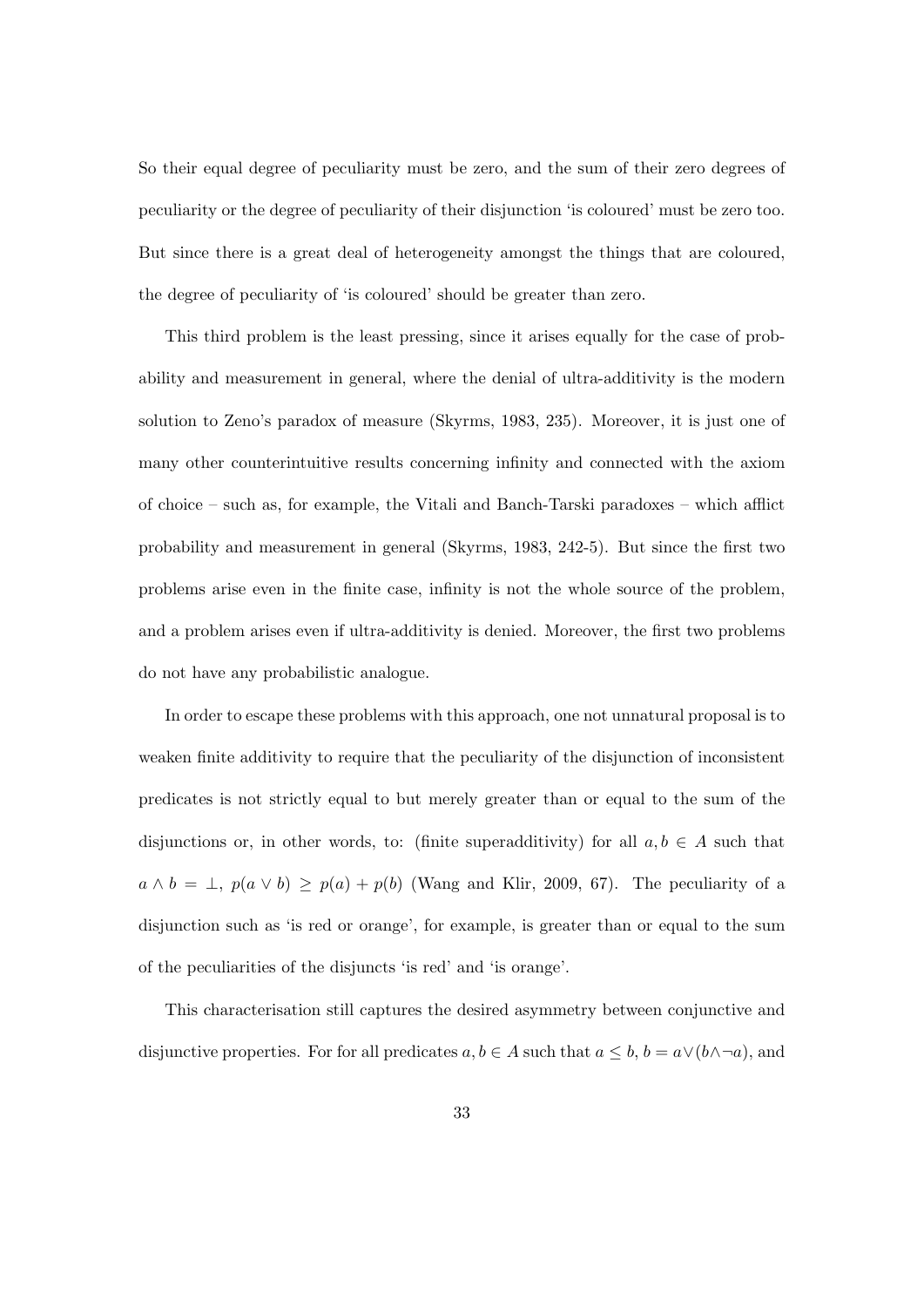so it follows from finite superadditivity that  $p(b) \geq p(a) + p(b \wedge \neg a)$  and so  $p(b) \geq p(a)$ . So it still follows that for all  $a, b \in A$ ,  $p(a \wedge b) \leq p(a) \leq p(a \vee b)$  or, in other words, that the weight of a conjunction is greater than or equal to the weight of the conjuncts, whereas the weight of a disjunction is less than or equal to the weight of the disjuncts.

But the three counterintuitive consequence don't follow. First, even if  $p(a) = 0$  and  $p(b) = 0$ , it doesn't follow that  $p(a \vee b) = 0$ , but only that  $p(a \vee b) \geq 0$ . If 'is red' and 'is green', for example, are perfectly natural or not at all peculiar, 'is red or green' may still be less than perfectly natural or somewhat peculiar. Second, even if  $p(a) = p(b)$ ,  $p(c) = p(d), a \wedge c = \perp$  and  $b \wedge d = \perp$ , it doesn't follow that  $p(a \vee c) = p(b \vee d)$ , but only that  $p(a \lor c) \geq p(a) + p(c) = p(b) + p(d) \leq p(b \lor d)$ . So even if 'is red' and 'is yellow' are peculiar or natural to the same degree, and 'is orange' and 'is purple' are peculiar or natural to the same degree, it doesn't follow that 'is red or orange' is peculiar or natural to the same degree as 'is yellow or purple'.

Third, suppose finite superadditivity is strengthened to (ultra-superadditivity), according to which for every subset, finite or infinite,  $B \subseteq A$  such that  $a \wedge b = \bot$  for all  $a, b \in B$ ,  $p(\bigvee B) \ge \sum_{b \in B} p(b)$ . Then even if there is an infinite subset  $B \subseteq A$  such that  $a \wedge b = \perp$  for all  $a, b \in B$  and every predicate  $b \in B$  is natural to the same non-negative degree, the sum  $\sum_{b \in B} p(b)$  must still be zero or infinite. Since  $\sum_{b \in B} p(b)$  cannot be infinite, it must be zero. However, it only follows from this and ultra-superadditivity that  $p(\bigvee B) \geq 0$ , which is unexceptionable.

Supposing, for example, that there is an infinite number of determinate shades of colour, which all have equal non-negative weight in determining degree of resemblance.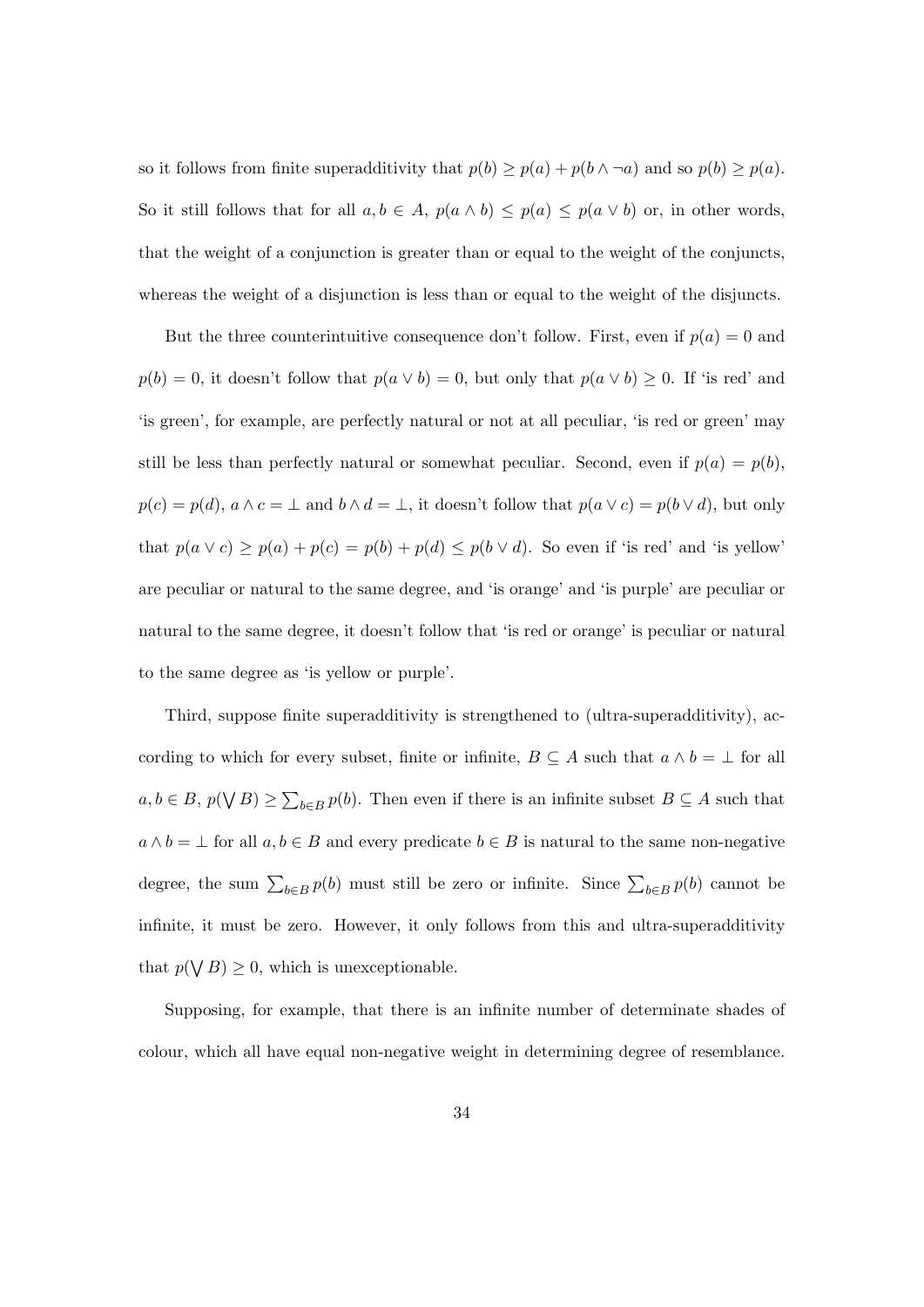Their equal degree of peculiarity still cannot be positive, since then the degree of peculiarity of their disjunction 'is coloured' or the sum of their equal degrees of peculiarity would be an infinite number greater than one. So their equal degree of peculiarity must be zero. But it follows from this and ultra-superadditivity only that the degree of peculiarity of their disjunction 'is coloured' is greater than or equal to zero, which is unexceptionable.

Some problems with infinity remain. Consider, for example, a two kilogram weight, which is more similar in respect of mass to a three kilogram weight than it is to a ten kilogram weight. If this is to be so, then some property which the two kilogram weight has in common with the three kilogram weight but not in common with the ten kilogram weight must have a positive degree of naturalness or importance. For the sake of illustration, say it is the property of weighing between one and four kilograms. It follows that the infinitely many properties which entail this property, such as weighing between one and r kilograms for any r between three and four, will have at least as high a degree of naturalness or importance.

Since all these properties are in common between the two and three kilogram weights, the degrees of importance and naturalness of their properties in common will sum to an infinite number, and their weighted proportion of properties will be undefined. One may try to avoid this problem by assigning positive weight only to properties which are entailed by a finite number of other properties (in other words only to properties corresponding to predicates which are finite disjunctions of atoms). But this is unacceptably  $ad hoc - after all being between one and four kilograms in weight is intuitively a prop-$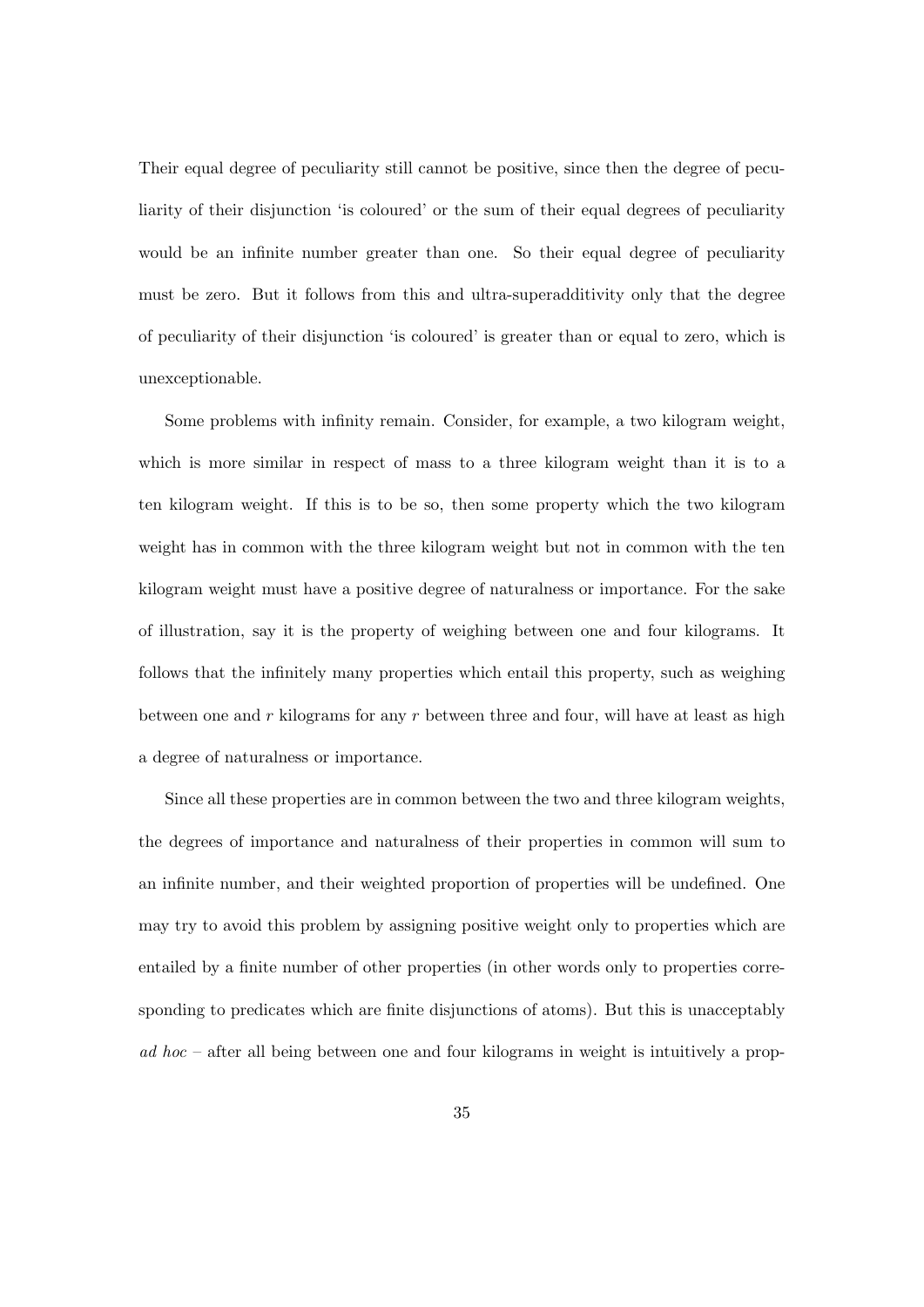erty which makes for resemblance. Moreover, it is difficult if not impossible to assign the degrees in such a way that things closer together in respect of weight resemble each other more.<sup>18</sup>

Nevertheless, analysing degree of resemblance as a function of properties in common and not in common, weighted by degrees of naturalness or importance, represents a significant improvement over analysing degree of resemblance simply as a function of number of properties in common and not in common. Most importantly, it provides a precise way to accommodate the intuition that conjunctive properties make for resemblance more than disjunctive properties do. While difficulties remain in the infinite case, the same is true for rival theories of degree of dissimilarity, such as those which attempt to treat it in analogy with spatial distance (Blumson, 2019a). The finite case is hard enough on its own.<sup>19</sup>

<sup>18</sup>This problem, suggested by anonymous referee, generalises objections to Rodriguez-Pereyra (2002) given by Yi (2018). Blumson (2018, 34-6) also raises similar problems of infinity for the analysis of degree of similarity as proportion of properties in common, some of which generalise to analysis of degree of similarity as weighted proportion of properties in common. I intend to take this up again elsewhere.

<sup>19</sup>Thanks to John Baez, Zach Barnett, Bob Beddor, Jens-Christian Bjerring, Antony Eagle, Jay Garfield, Jeremiah Joven Joaquin, David Kovacs, Dan Marshall, Neil Mehta, Qu Hsueh Ming, Daniel Nolan, Josh Parsons, Alexander Paseau, Michael Pelczar, Abelard Podgorski, Alex Sandgren, Kranti Saran, Nicholas Silins, Nick Smith, Neil Sinhababu and Weng Hong Tang, as well as audiences at the National Chung Cheng University, the University of Delhi, the University of Sydney and the Australasian Association of Philosophy conference at the University of Queensland in 2013 for discussion of this paper.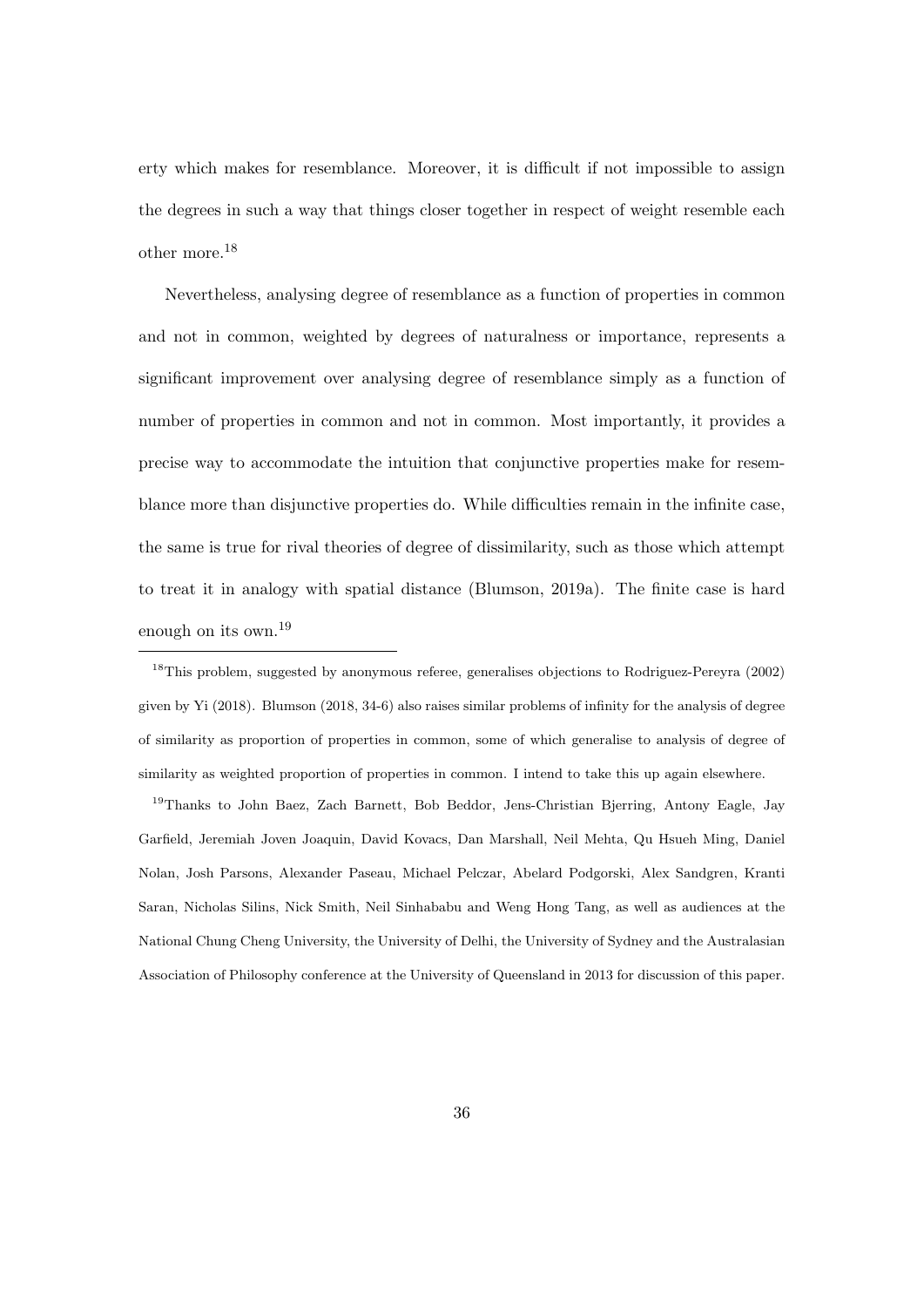### References

- Armstrong, D. (1978a). Nominalism and Realism, Cambridge University Press, Cambridge.
- Armstrong, D. (1978b). A Theory of Universals, Cambridge University Press, Cambridge.
- Armstrong, D. (1989). Universals, Westview Press, Boulder.
- Bacon, J. (1986). Armstrong's Theory of Properties, Australasian Journal of Philosophy 64 $(1)$ : 47-53.
- Benacerraf, P. (1962). Tasks, Super-Tasks, and the Modern Eleatics, The Journal of Philosophy 59(24): 765–784.
- Bigelow, J. (1976). Possible Worlds Foundations for Probability, Journal of Philosophical *Logic*  $5(3)$ : 299–320.
- Bigelow, J. (1977). Semantics of Probability, Synthese 36(4): 459–472.
- Bjerring, J. C. and Schwarz, W. (2017). Granularity Problems, The Philosophical Quarterly  $67(266): 22-37.$
- Blumson, B. (2014a). A Never-Ending Story, Croatian Journal of Philosophy 14(1): 111– 120.
- Blumson, B. (2014b). Resemblance and Representation, Open Book Publishers, Cambridge.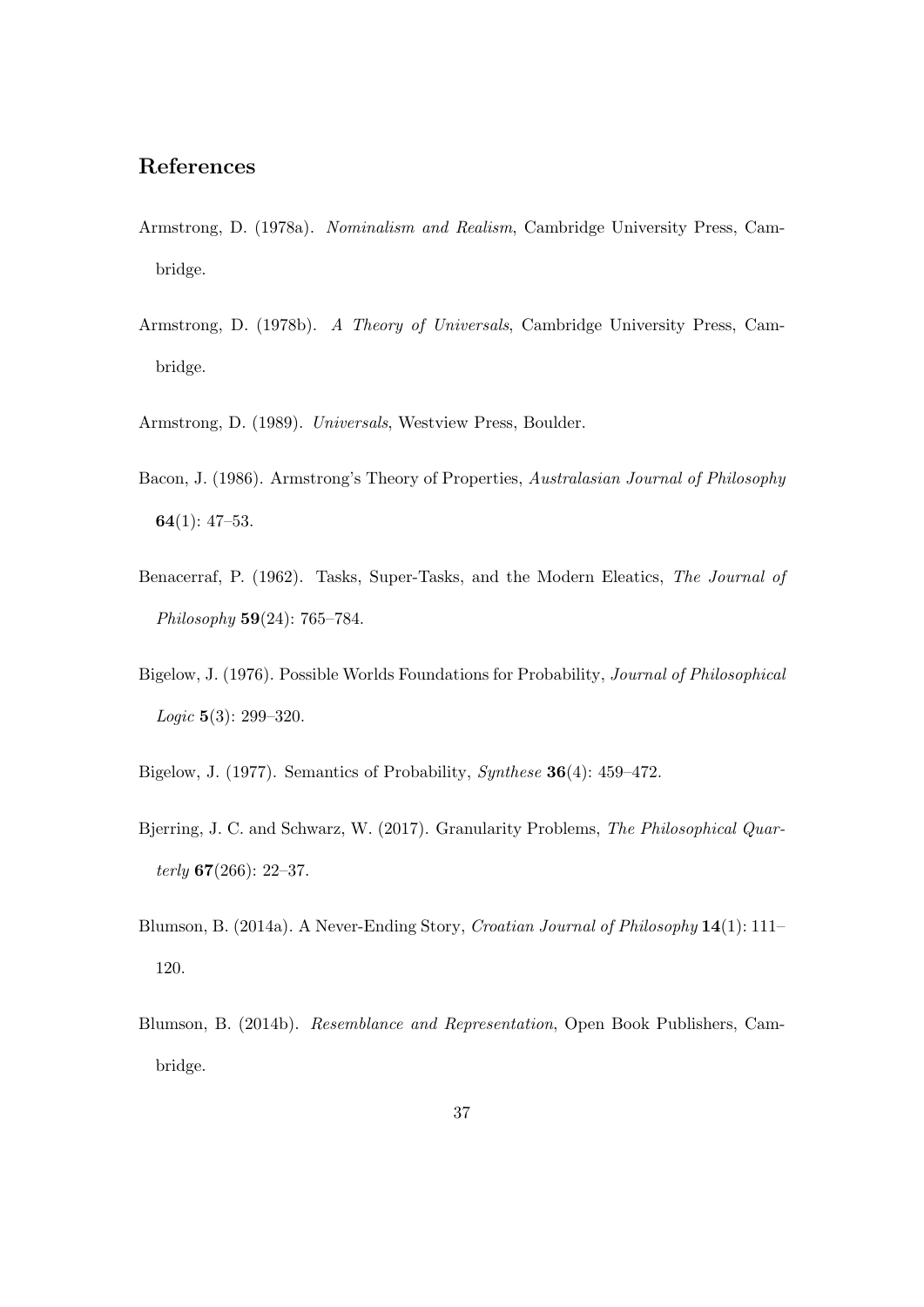Blumson, B. (2015). Story Size, Philosophical Papers 44(2): 121–137.

- Blumson, B. (2018). Two Conceptions of Similarity, The Philosophical Quarterly 68(270): 21–37.
- Blumson, B. (2019a). Distance and Dissimilarity, Philosophical Papers 48(2): 211–239.
- Blumson, B. (2019b). Naturalness and Convex Class Nominalism, Dialectica 73(1-2): 65– 81.
- Byrne, A. (2003). Color and Similarity, Philosophy and Phenomenological Research 66(3): 641–665.
- Collins, J. (2010). How Long Can a Sentence Be and Should Anyone Care?, Croatian Journal of Philosophy  $10(3)$ : 199–207.
- Cook, R. T. (2019). Possible predicates and actual properties, Synthese 196(7): 2555– 2582.
- Cowling, S. (2017). Resemblance, Philosophy Compass 12(4): 1–11.
- Davey, B. A. and Priestley, H. A. (2002). *Introduction to Lattices and Order*, Cambridge University Press, Cambridge.
- Decock, L. and Douven, I. (2011). Similarity After Goodman, Review of Philosophy and *Psychology* **2**(1): 61–75.
- Dorr, C. and Hawthorne, J. (2013). Naturalness, in K. Bennett and D. Zimmerman (eds), Oxford Studies in Metaphysics, Vol. 8, Oxford University Press, Oxford, pp. 2–77.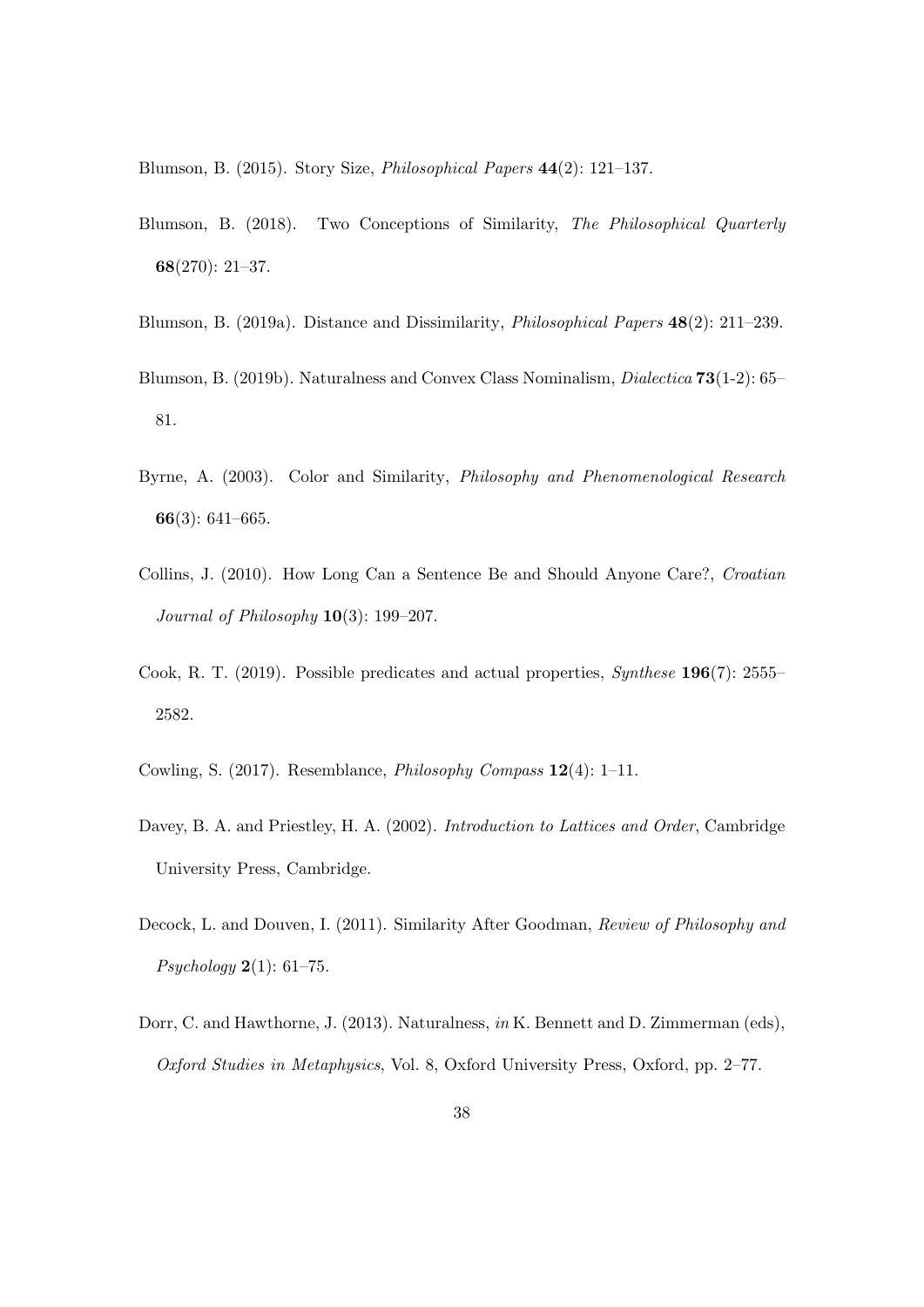Enflo, K. (2020). Measures of Similarity, Theoria 86(1): 73–99.

- Feldman, J. (1997). The Structure of Perceptual Categories, Journal of Mathematical Psychology 41(2): 145–170.
- Field, H. (2004). The Consistency of the Naïve Theory of Properties, *Philosophical* Quarterly 54(214): 78–104.
- Gardenfors, P. (2000). Conceptual Spaces: The Geometry of Thought, MIT Press, Cambridge, Mass.
- Goodman, N. (1972). Seven Strictures on Similarity, Problems and Projects, Bobbs-Merril, Indianapolis.
- Gratzer, G. (2011). Lattice Theory: Foundation, Springer, Basel.
- Guigon, G. (2014). Overall Similarity, Natural Properties, and Paraphrases, Philosophical Studies 167(2): 387–399.
- Hale, B. (2013). Properties and the Interpretation of Second-Order Logic, Philosophia Mathematica 21(2): 133–156.
- Hale, B. (2015). Second-Order Logic: Properties, Semantics, and Existential Commitments, Synthese pp. 1–27.
- Harnad, S. (2017). To Cognize is to Categorize, Handbook of Categorization in Cognitive Science, Elsevier, Amsterdam, pp. 21–54.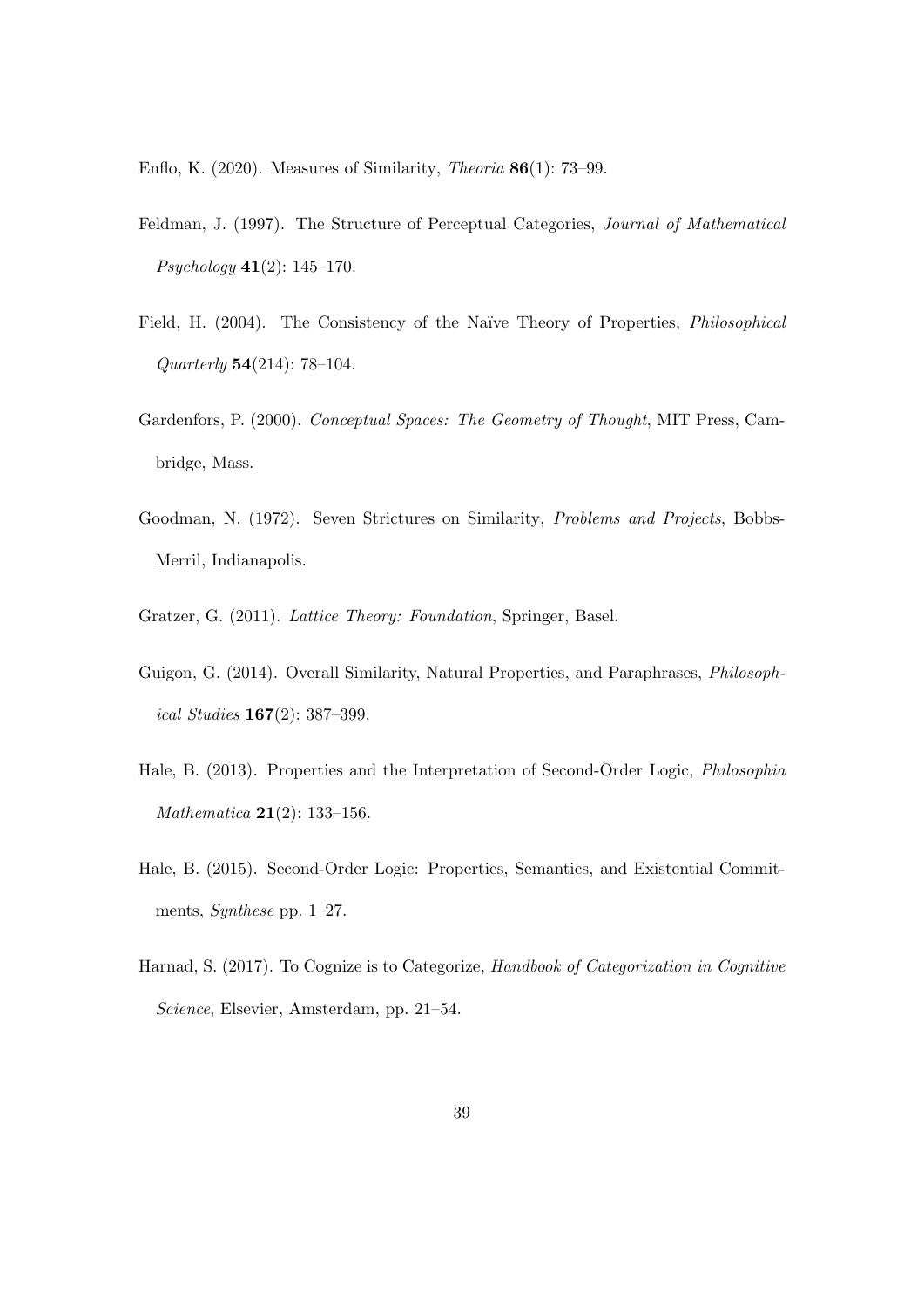- Isaac, A. M. C. (2013). Objective Similarity and Mental Representation, Australasian Journal of Philosophy  $91(4)$ : 683-704.
- Kroedel, T. and Huber, F. (2013). Counterfactual Dependence and Arrow, Nous  $47(3): 453 - 466.$
- Langendoen, D. T. and Postal, P. M. (1986). The Vastness of Natural Languages, Blackwell, Oxford.
- Lewis, D. (1973). Counterfactuals, Blackwell, Oxford.
- Lewis, D. (1983). New Work for a Theory of Universals, Australasian Journal of Phi $losophy$  61(4): 343–377.
- Lewis, D. (1986a). Against Structural Universals, Australasian Journal of Philosophy 64 $(1)$ : 25–46.
- Lewis, D. (1986b). On the Plurality of Worlds, Blackwell, Oxford.
- Maclaurin, J. and Sterelny, K. (2008). What Is Biodiversity?, University of Chicago Press, Chicago.
- Medin, D. L., Goldstone, R. L. and Gentner, D. (1993). Respects for Similarity., Psychological Review 100(2): 254.
- Morreau, M. (2010). It Simply Does Not Add Up: Trouble with Overall Similarity, Journal of Philosophy  $107(9)$ : 469-490.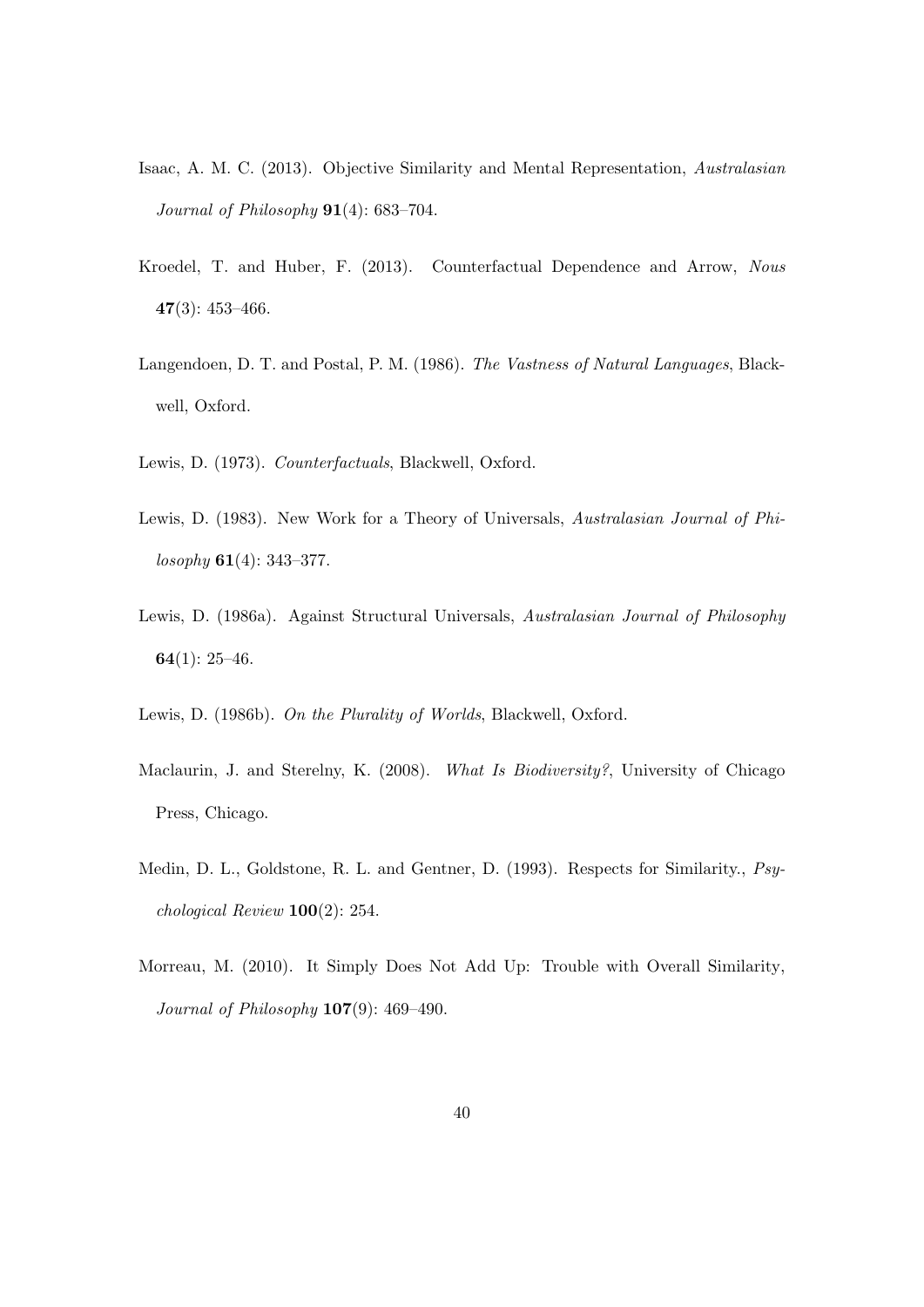Mundy, J. L. (1995). Object Recognition: The Search for Representation, in M. Hebert, J. Ponce, T. Boult and A. Gross (eds), Object Representation in Computer Vision, Lecture Notes in Computer Science, Springer Berlin Heidelberg, pp. 19–50.

Niiniluoto, I. (1987). Truthlikeness, Kluwer, Dordrecht.

- Oddie, G. (1986). Likeness to Truth, Kluwer, Dordrecht.
- Oddie, G. (2005). Value, Reality, and Desire, Oxford University Press, Oxford.
- Oliver, A. (1996). The Metaphysics of Properties, Mind 105(417): 1–80.
- Ott, W. (2016). Phenomenal Intentionality and the Problem of Representation, Journal of the American Philosophical Association 2(1): 131–145.
- Paseau, A. (2012). Resemblance Theories of Properties, Philosophical Studies 157(3): 361–382.
- Paseau, A. (2015). Six Similarity Theories of Properties, in G. Guigon and G. Rodriguez-Pereya (eds), Nominalism about Properties, Routledge, New York.
- Paseau, A. C. (2020). Non-metric Propositional Similarity, Erkenntnis.
- Priest, G. (2008). From If to Is: An Introduction to Non-Classical Logic, Cambridge University Press, Cambridge.
- Quinton, A. (1957). Properties and Classes, Proceedings of the Aristotelian Society 58: 33–58.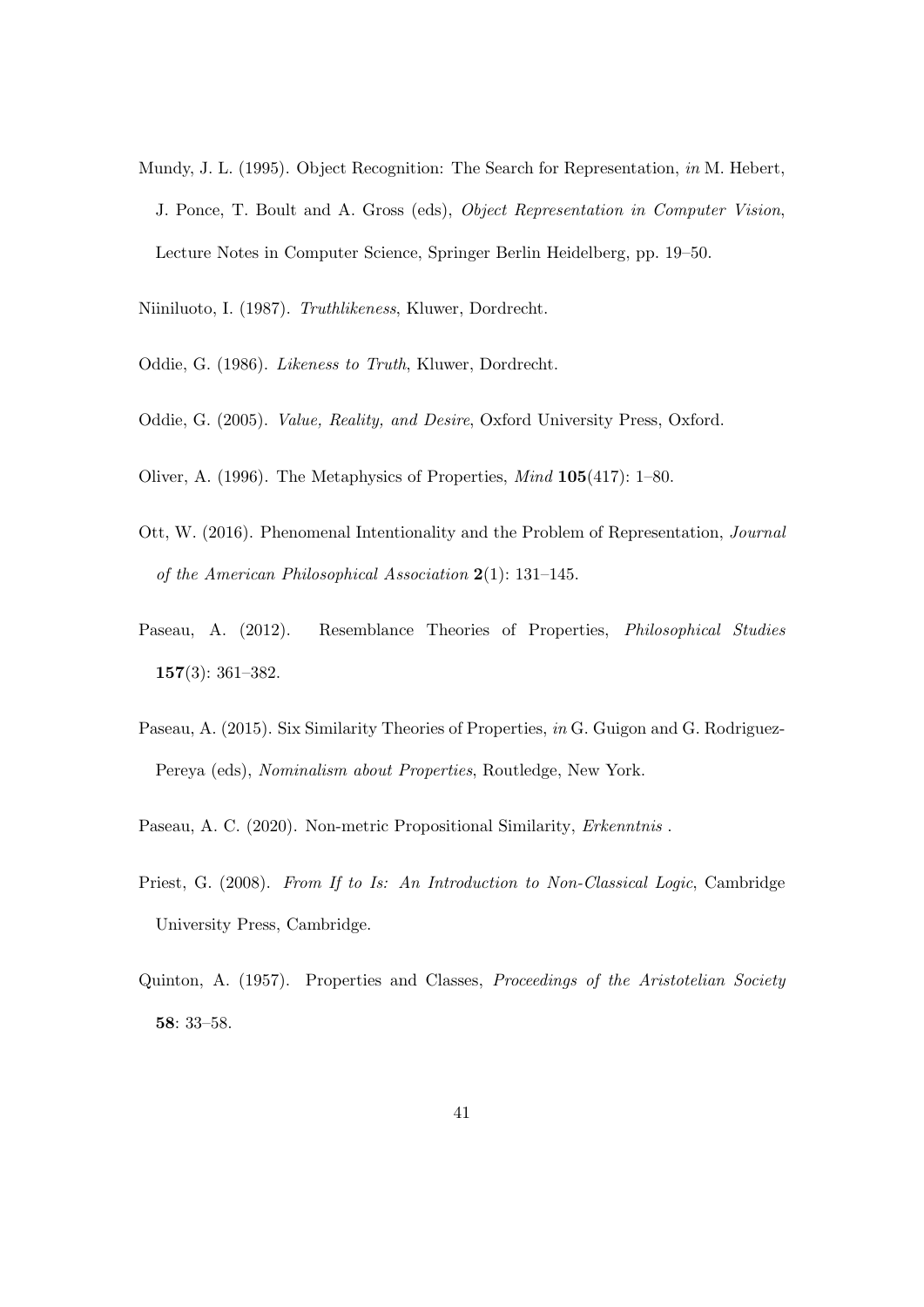- Rodriguez-Pereyra, G. (2002). Resemblance Nominalism, Oxford University Press, Oxford.
- Russell, B. (1918). The Philosophy of Logical Atomism [with Discussion], The Monist 28(4): 495–527.
- Schaffer, J. (2004). Two Conceptions of Sparse Properties, *Pacific Philosophical Quar*terly  $85(1)$ : 92-102.
- Sider, T. (1993). Naturalness, Intrinsicality, and Duplication, PhD thesis, University of Massachusetts, Amherst.
- Skyrms, B. (1983). Zeno's Paradox of Measure, in R. S. Cohen and L. Laudan (eds), Physics, Philosophy and Psychoanalysis: Essays in Honour of Adolf Grunbaum, Boston Studies in the Philosophy of Science, Springer, Dordrecht, pp. 223–254.
- Sterrett, S. G. (2009). Similarity and Dimensional Analysis, in A. Meijers (ed.), Philosophy of Technology and Engineering Sciences, Handbook of the Philosophy of Science, Elsevier, Amsterdam, pp. 799–823.
- Suppes, P., Krantz, D., Luce, D. and Tversky, A. (1989). Foundations of Measurement, Vol. 2: Geometrical, Threshold, and Probabilistic Representations, Academic Press, San Diego.
- Thomson, J. F. (1954). Tasks and Super-Tasks, Analysis  $15(1)$ : 1–13.
- Towster, E. (1975). Two Ugly Duckling Theorems for Concept-Formers, Information Sciences 8(4): 359–368.